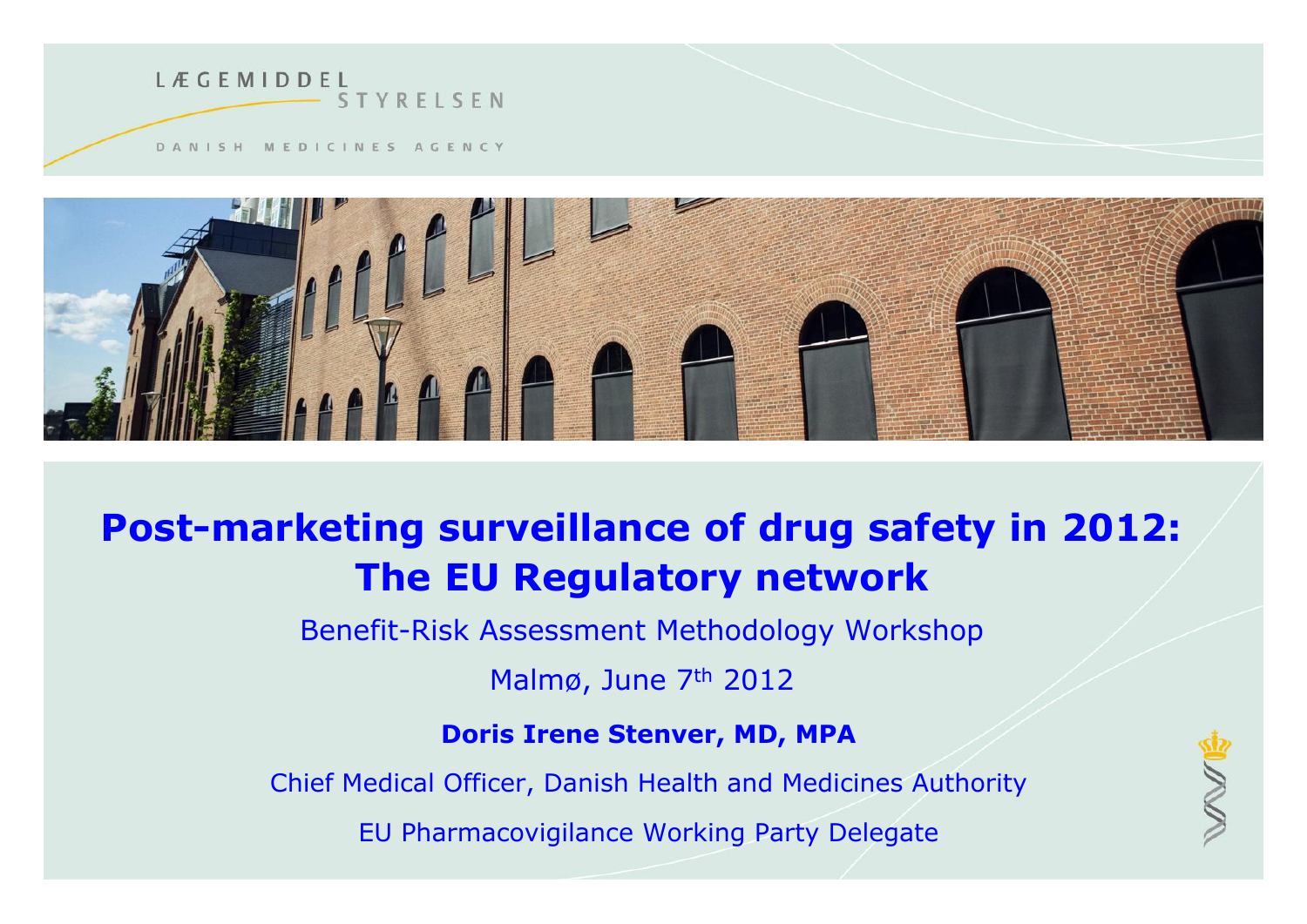

#### **Overview**

- What is pharmacovigilance?
- **The European network for approval and** surveillance of medicinal products
- **New European pharmacovigilance legislation**
- **EU network opportunities**
- **New legislation major achievements**

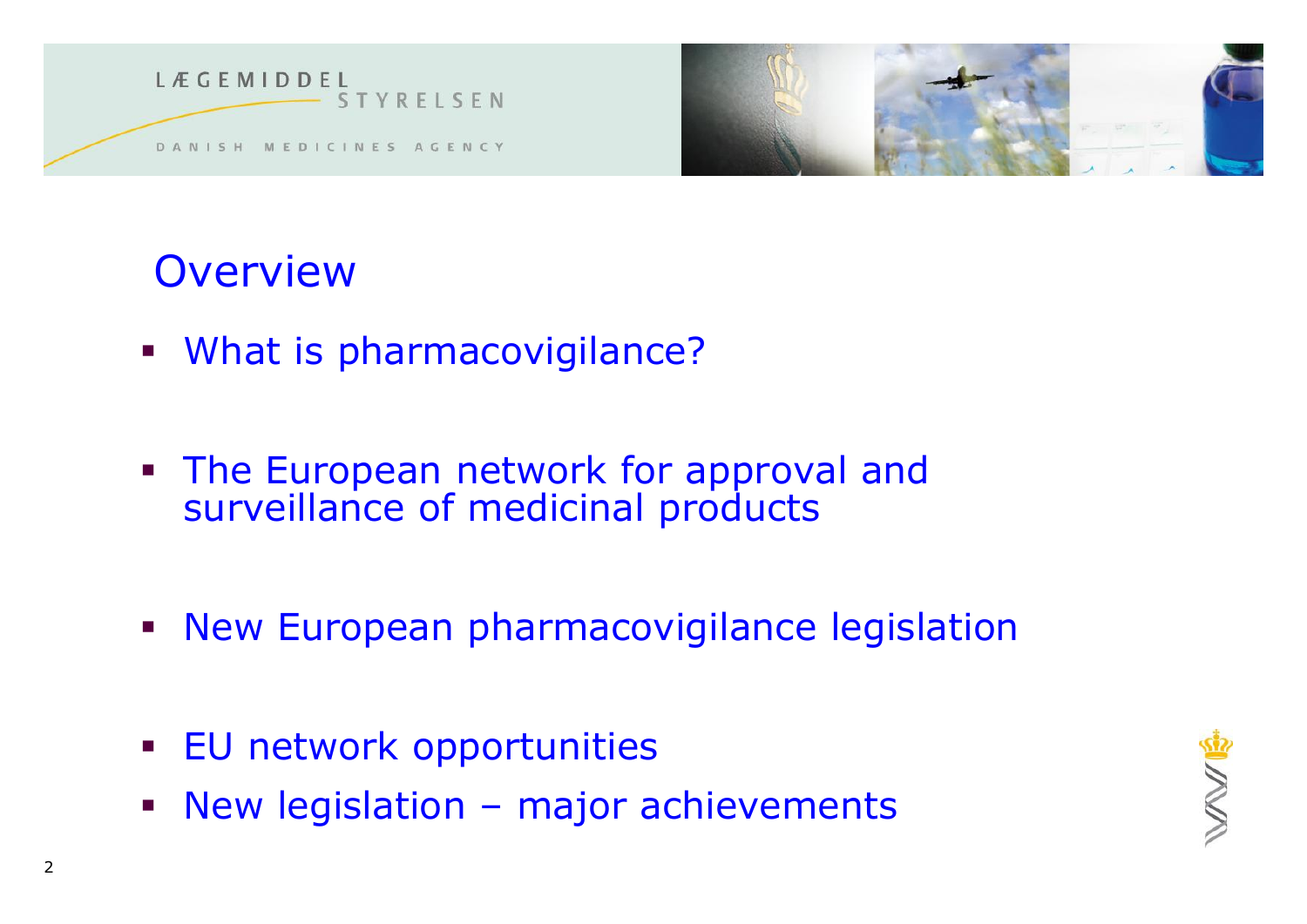



New Public Institution….

- **1 March 2012 The National Board of Health and the** Danish Medicines Agency merged and became…
- **The Danish Health and Medicines Authority**

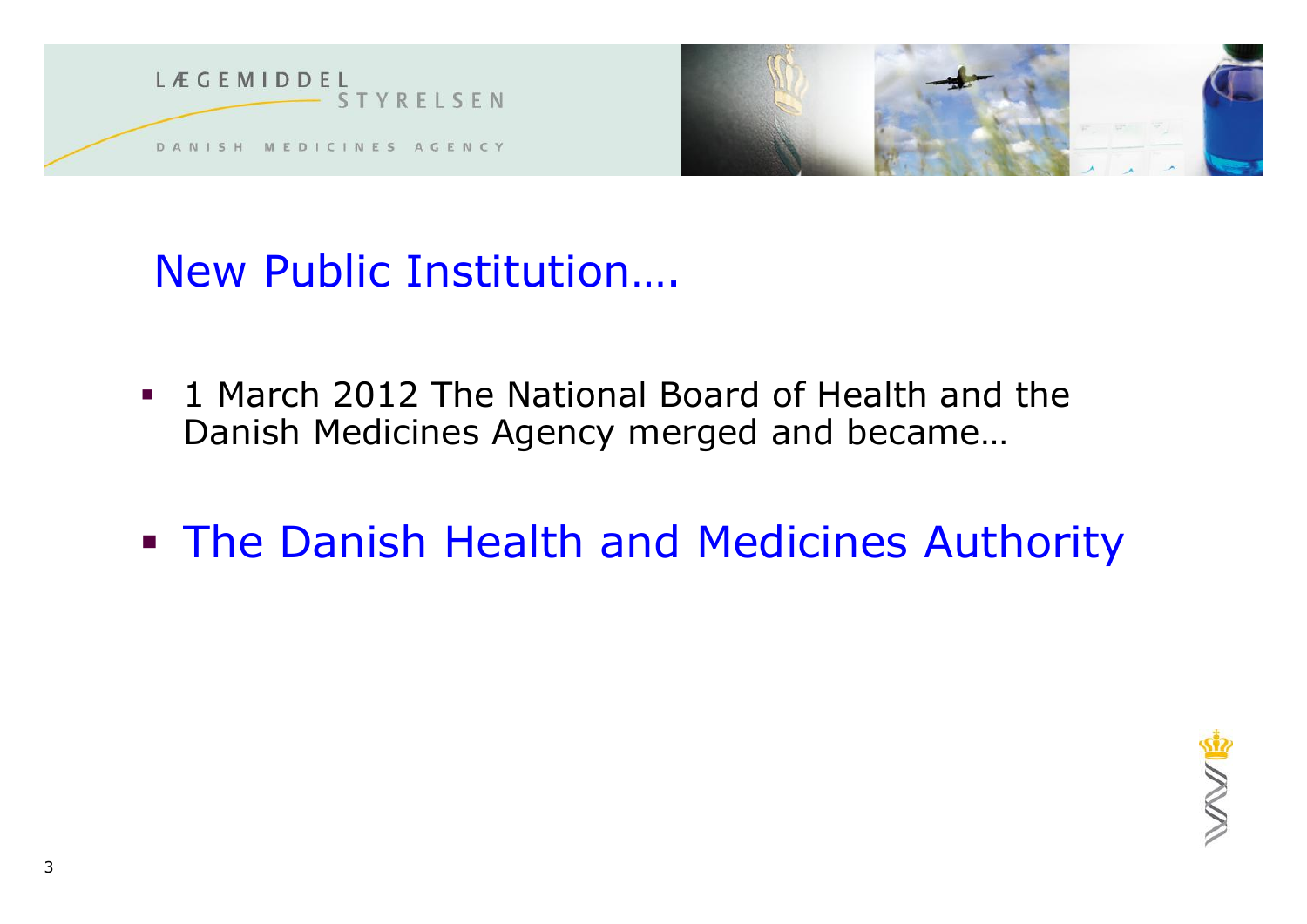

#### What is Pharmacovigilance?

- $\triangleright$  Pharmacovigilance is the ongoing surveillance of product safety and repetitive assessment of the benefit-risk balance throughout the product life cycle
- $\triangleright$  A product safety profile evolves over time and it necessitates a continuous safety surveillance in order to identify new safety issues which may change the benefit-risk balance of a product

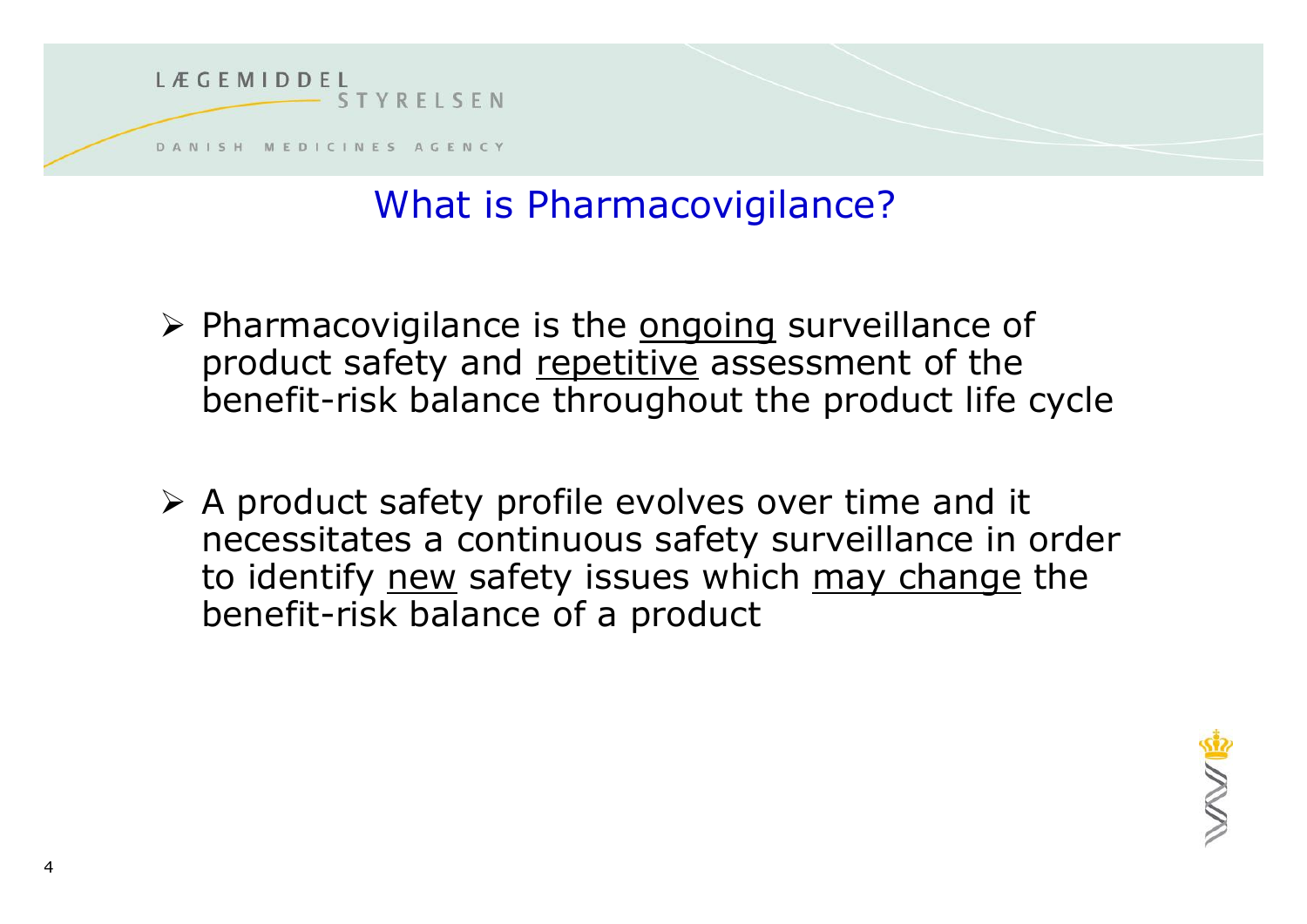

#### Focus on safety throughout the entire lifecycle!

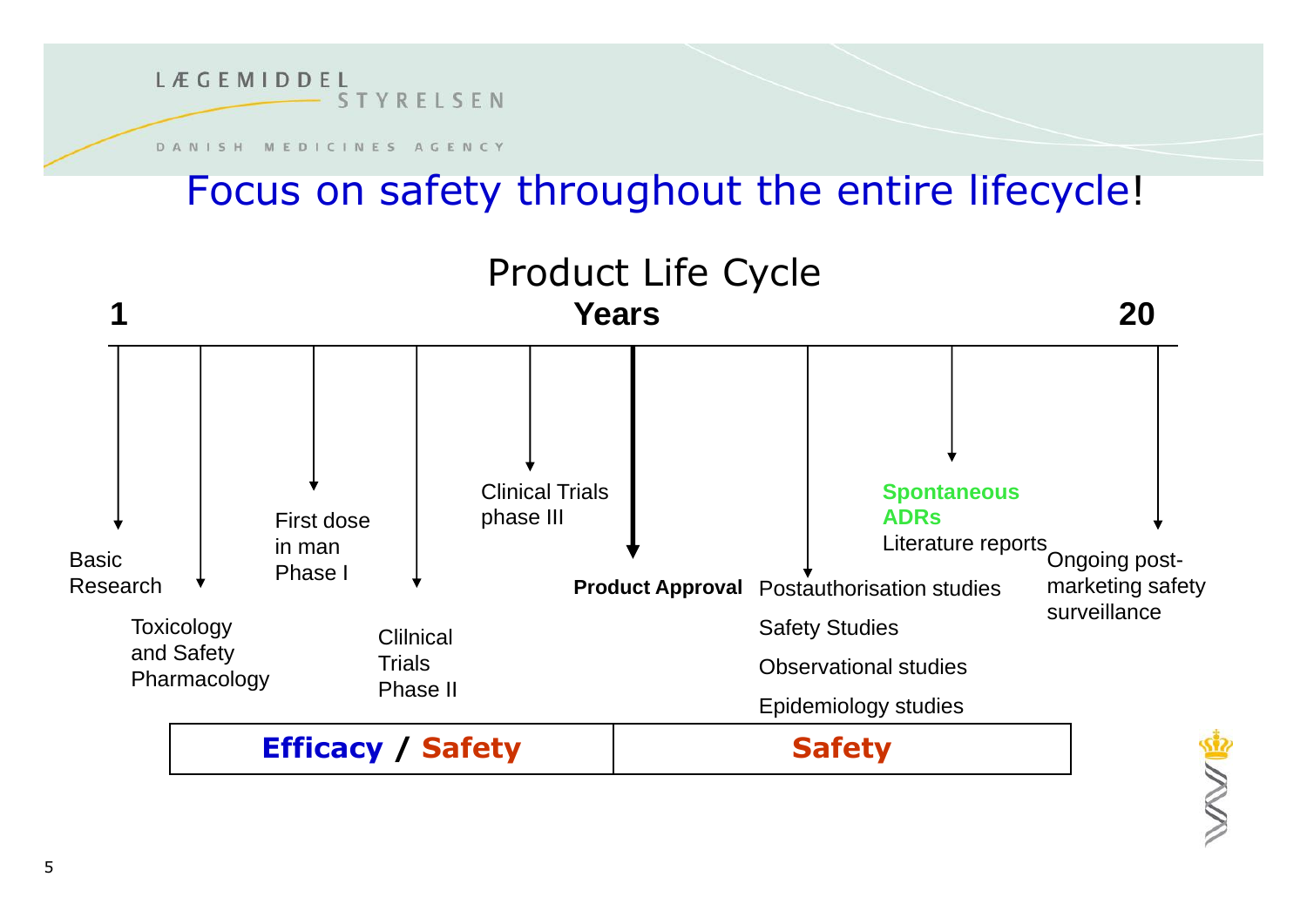

#### What is Pharmacovigilance? The 4 main steps

#### Risk **detection**

 $\triangleright$  Multiple sources and methods; evidence hierarchy

#### Risk **assessment**

Joint assessment industry/regulators, national/EU

#### Risk **minimization**

 $\triangleright$  Regulatory initiatives, scientific initiatives

#### Risk **communication NEW!**

 $\triangleright$  Medical literature, mass media

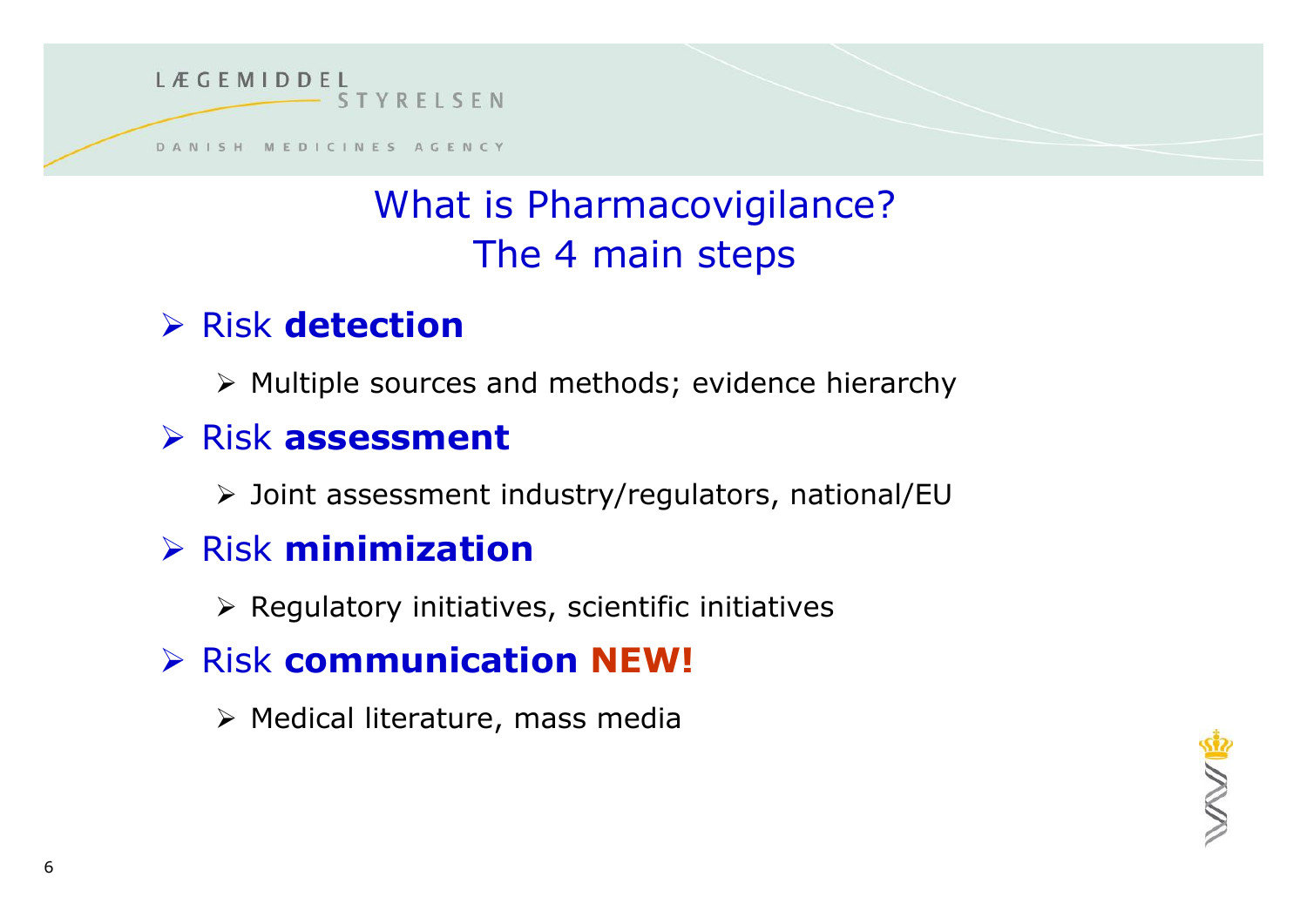

## Basic tools in pharmacovigilance

- Adverse drug reaction (ADR) reports / Individual Case Safety Reports (ICSRs)
- **Signal detection**
- **Periodic Safety Update Report (PSUR)**
- **Risk Management Plans (RMP)**
- **Post-authorisation Safety Studies (PASS)**

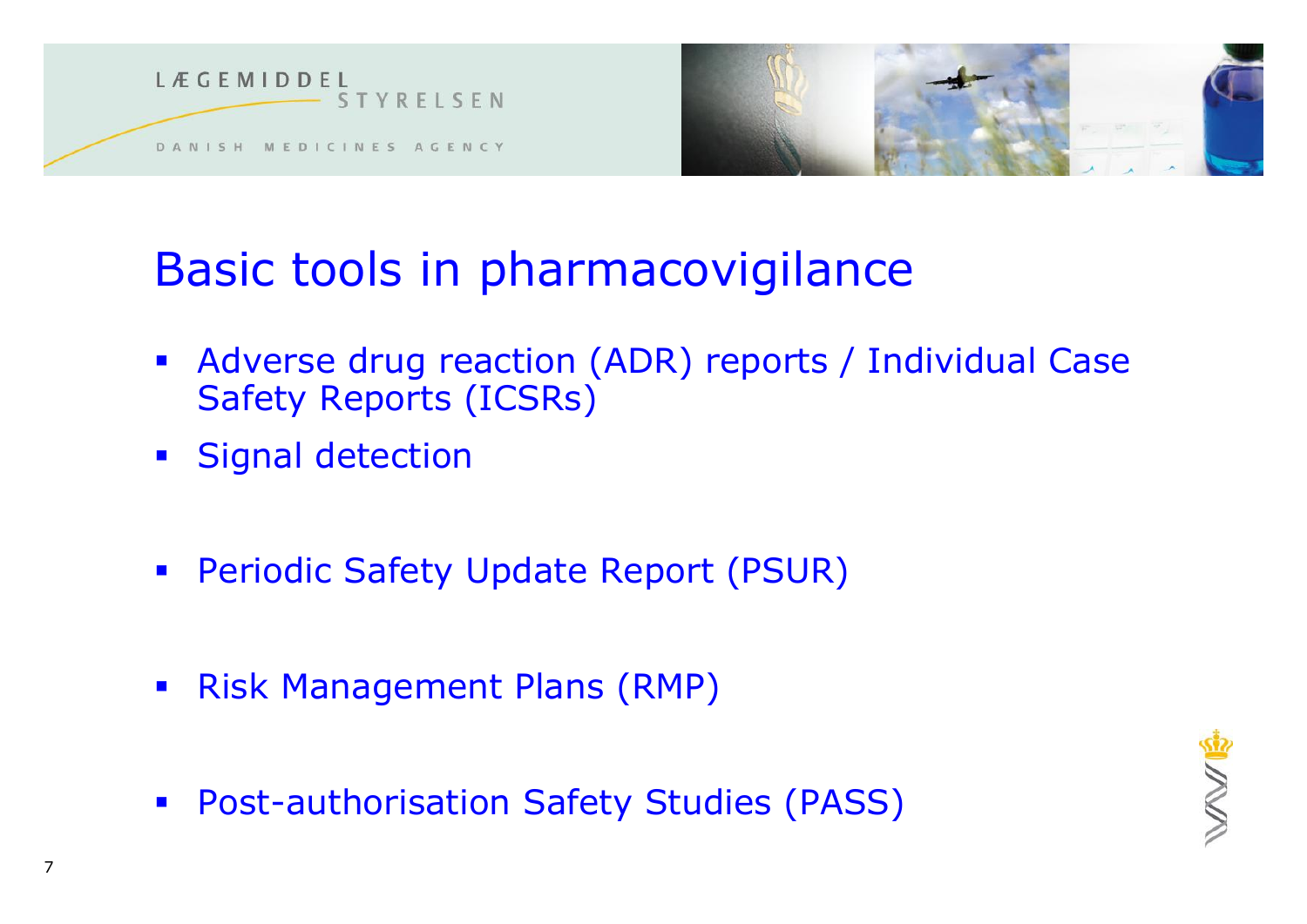

#### Pharmacovigilance in a non-transparent, non-involving environment

- 20th century strategy build national institutions capable of collecting and evaluating ADR data
- **Decision making based on national experience**
- Scope national, healthcare professionals
- Communication None

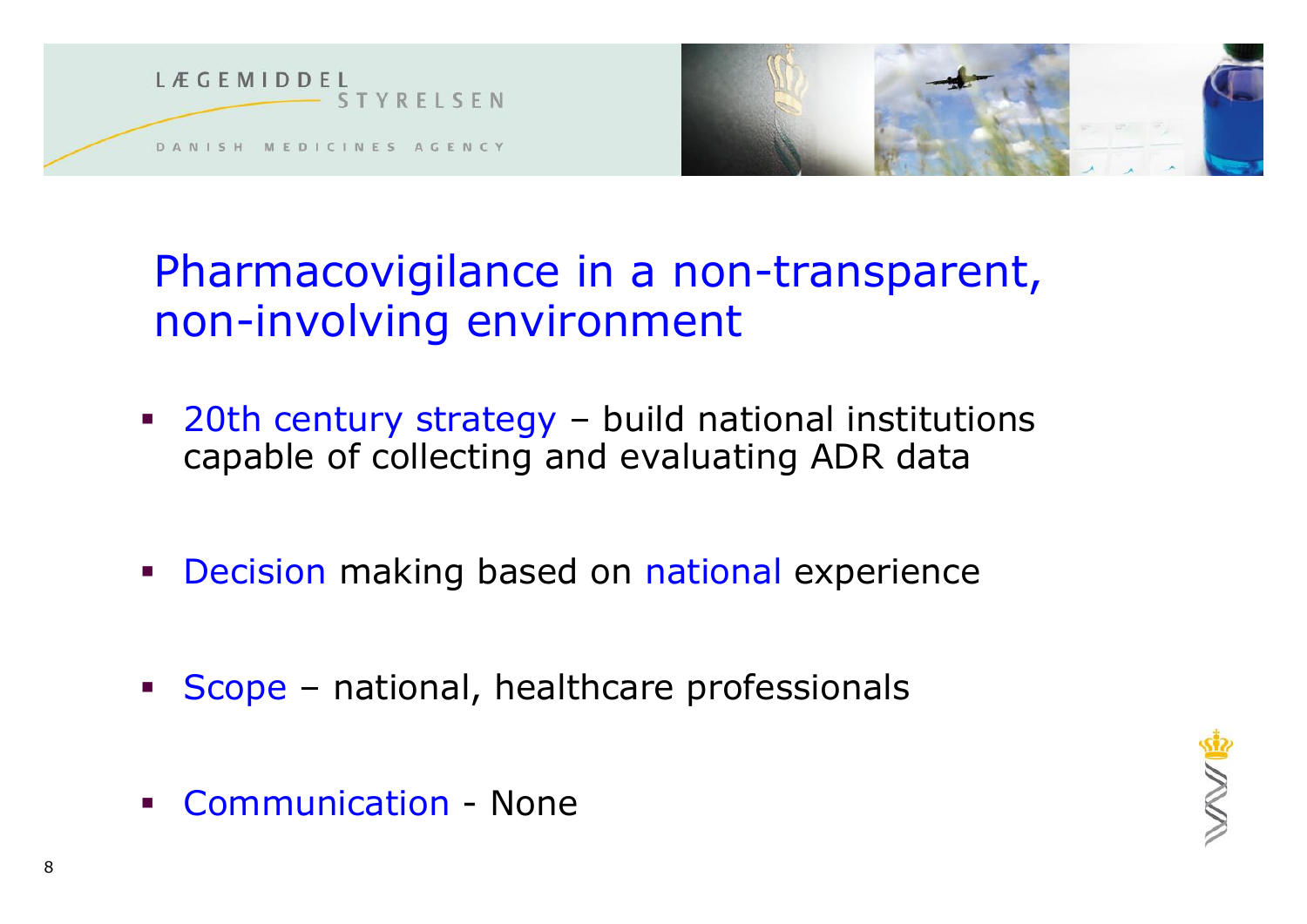



#### Crucial societal developments with impact on pharmacovigilance

21th century strategy needs to cover….

- Internet era  $\rightarrow$  rapid data exchange  $\rightarrow$  cross-border transparency
- Internationalisation  $\rightarrow$  decision making based on international  $experience \rightarrow cross-border harmonisation$
- Empowerment of patients / citizens  $\rightarrow$  active involvement of a new stakeholder  $\rightarrow$  cross-border engagement of the public

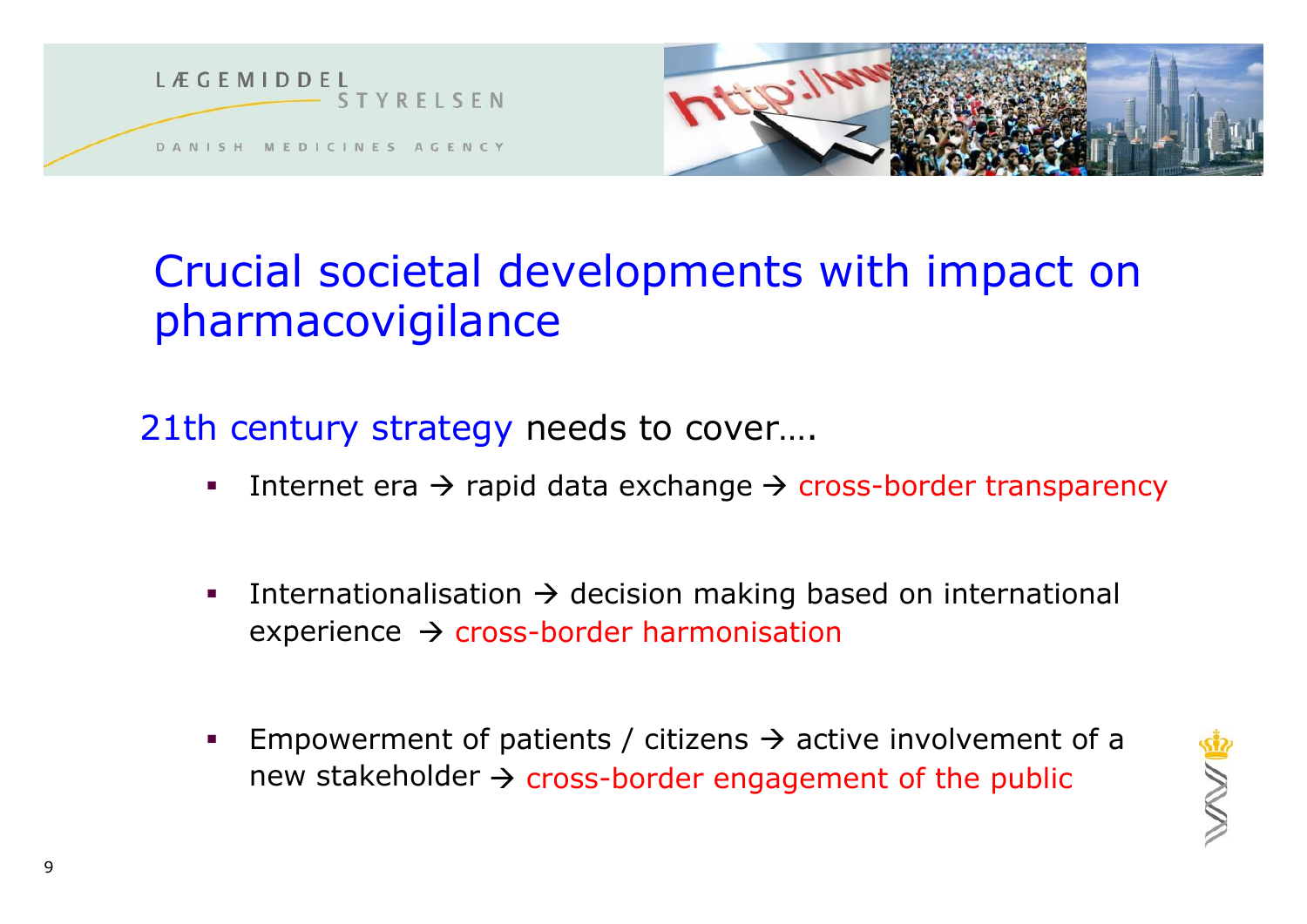



#### **European Medicines Agency EMA – Docklands, London, since 1995**

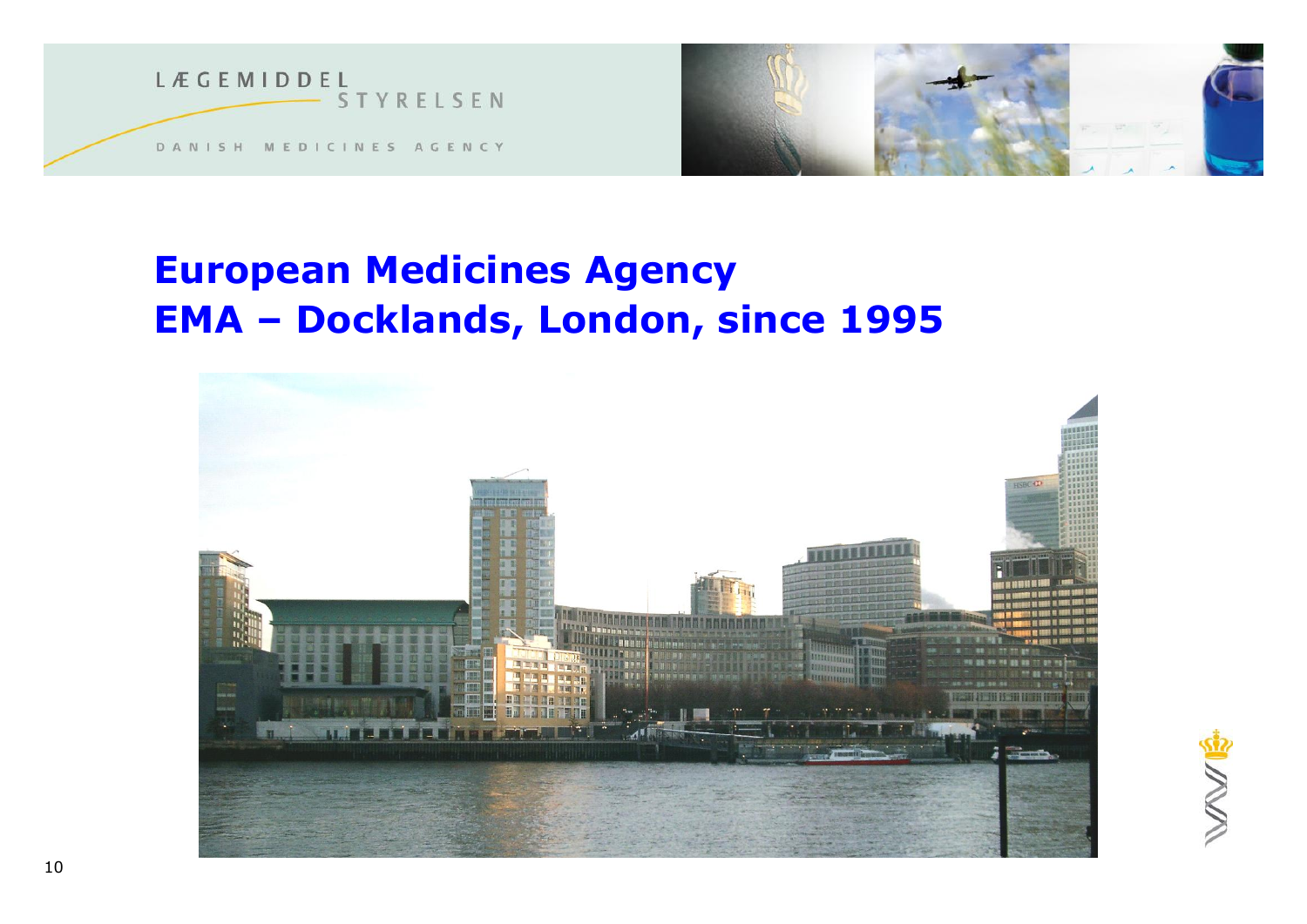



## EU Committees / procedures

- Pharmacovigilance Working Party  $\rightarrow$ Pharmacovigilance Risk Assessment Committee (PRAC)
- Committee for Human Medicinal Products (CHMP); Central procedure for granting of marketing authorisations; rapporteur / co-rapporteur
- **Coordination Group for Mutual and Decentral** Procedure (CMD(h)); reference member state
- **European Risk Management Strategy Facilitation** Group (ERMS)  $\rightarrow$  Project Oversight Committee

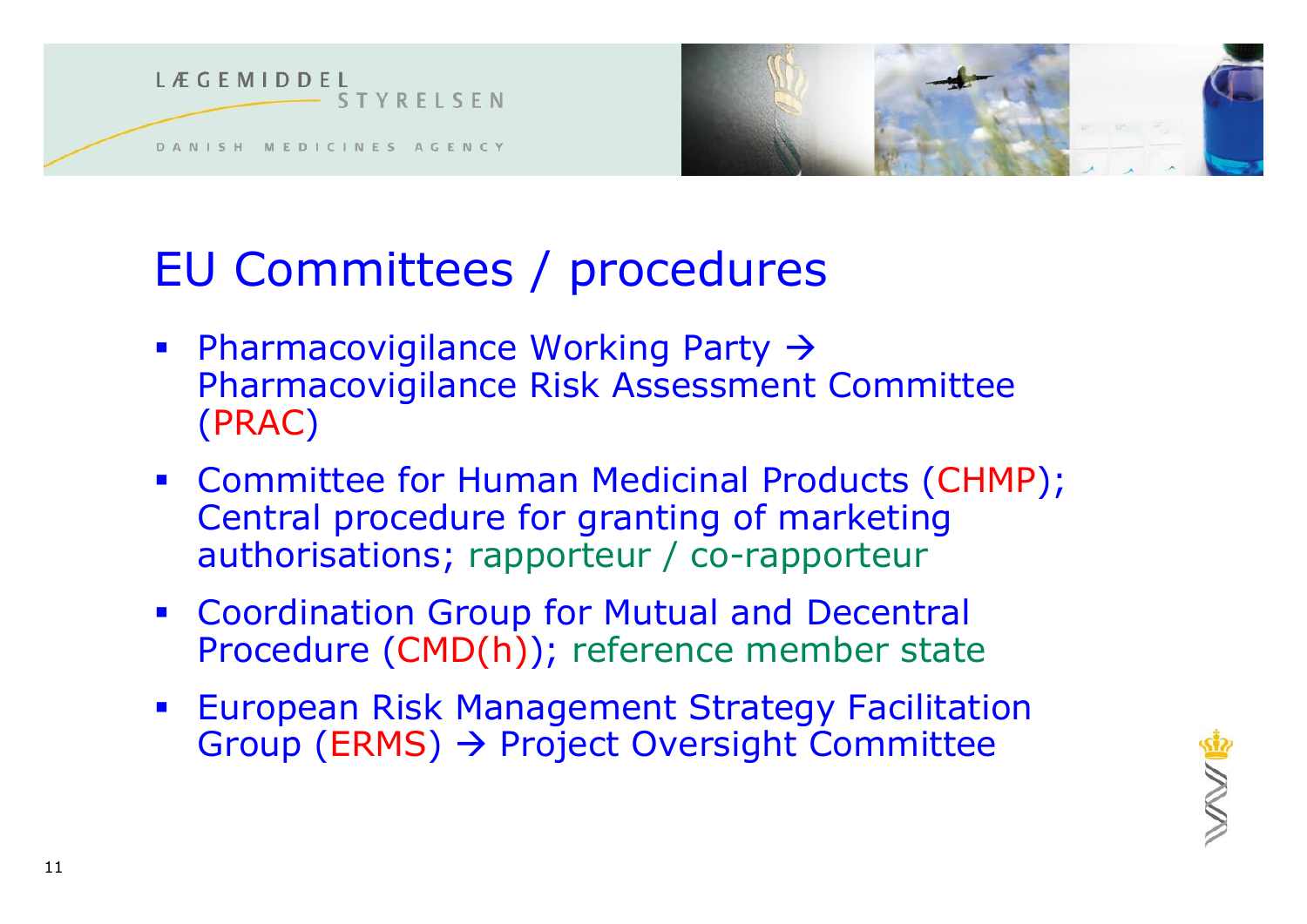

Internationalisation in decision-making process – Example

- The H1N1 flu pandemic in 2009
- **Total number of vaccinated** 
	- In DK 420.000; in the EU 36.5 mio.
- **Total number of ADR reports** 
	- $\blacksquare$  In DK < 600, in the EU > 13.000
- Pandemrix<sup>®</sup> and narcolepsy
	- In Finland significant increase in cases of narcolepsy
	- In the EU only sporadic cases  $\rightarrow$  B/R unchanged

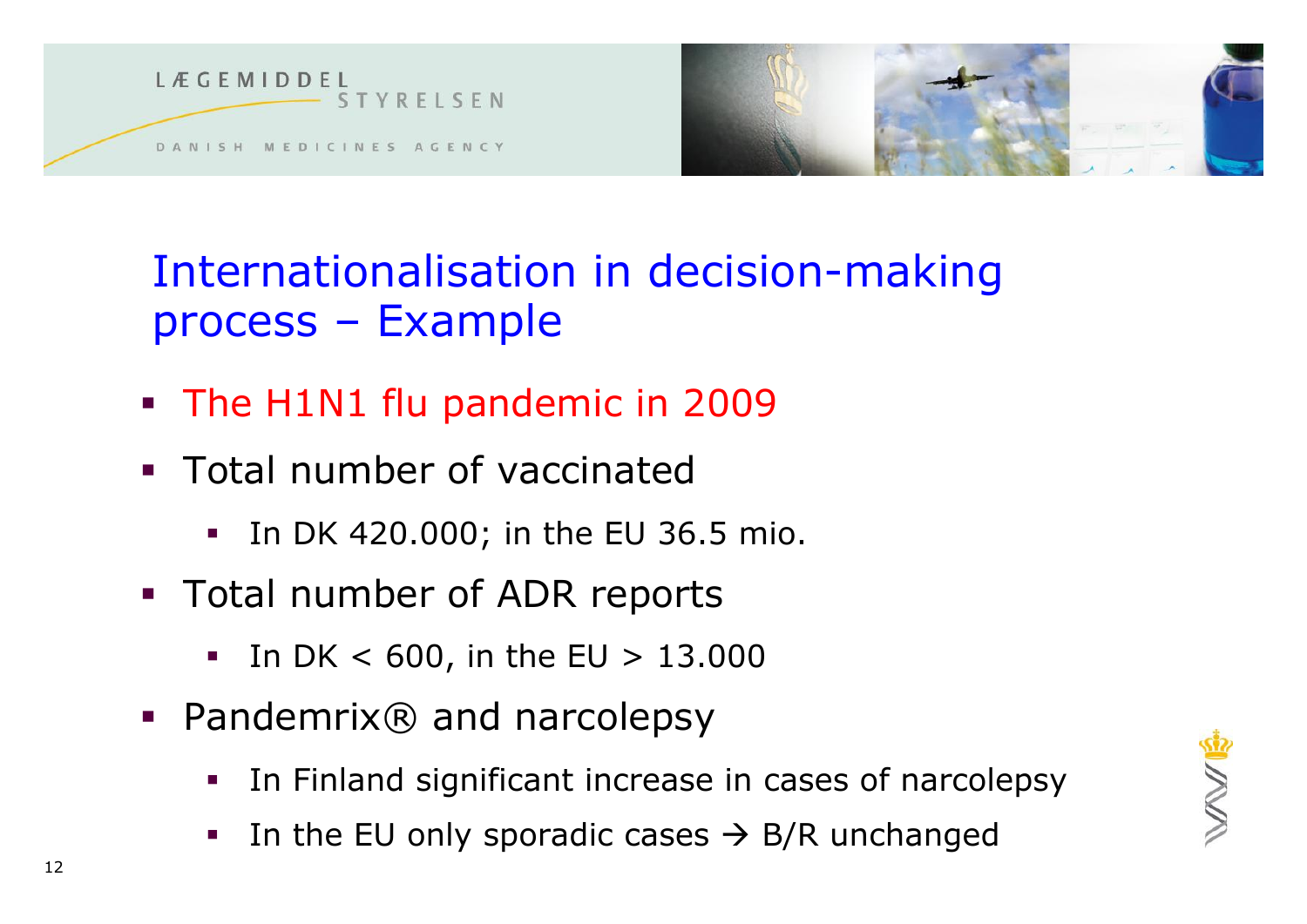



## New EU Pharmacovigilance Legislation

- Regulation (EU) no. 1235/2010 of 15 Dec 2010
	- Amends, as regards pharmacovigilance of medicinal products for human use, Regulation (EC) 726/2004
	- **Applies from 2 July 2012**
- **Directive 2010/84/EU of 15 Dec 2010** 
	- Amends, as regards pharmacovigilance, directive 2001/83/EC relating to medicinal products for human use
	- National law to apply from 21 July 2012

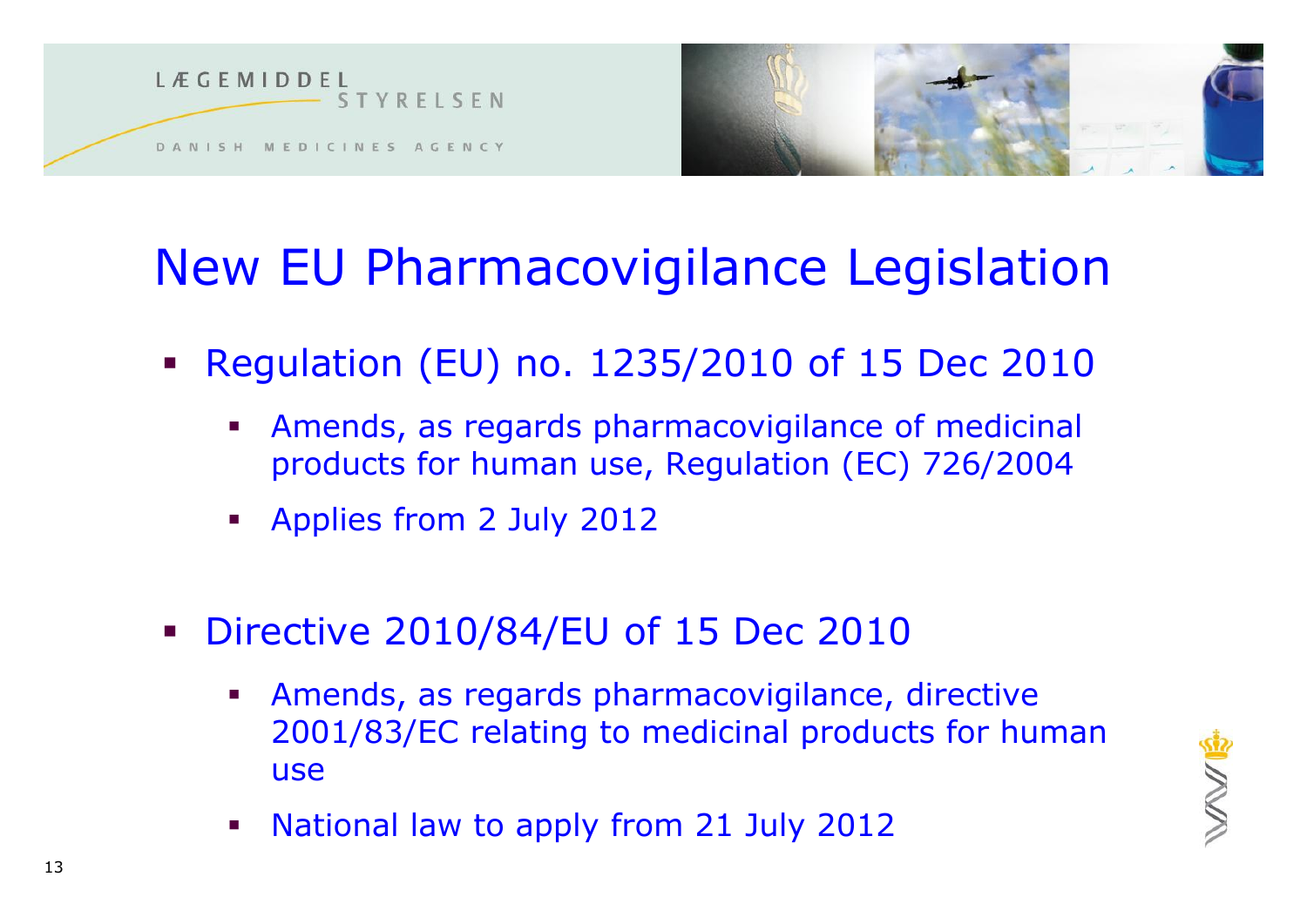

#### Governance and Organisation

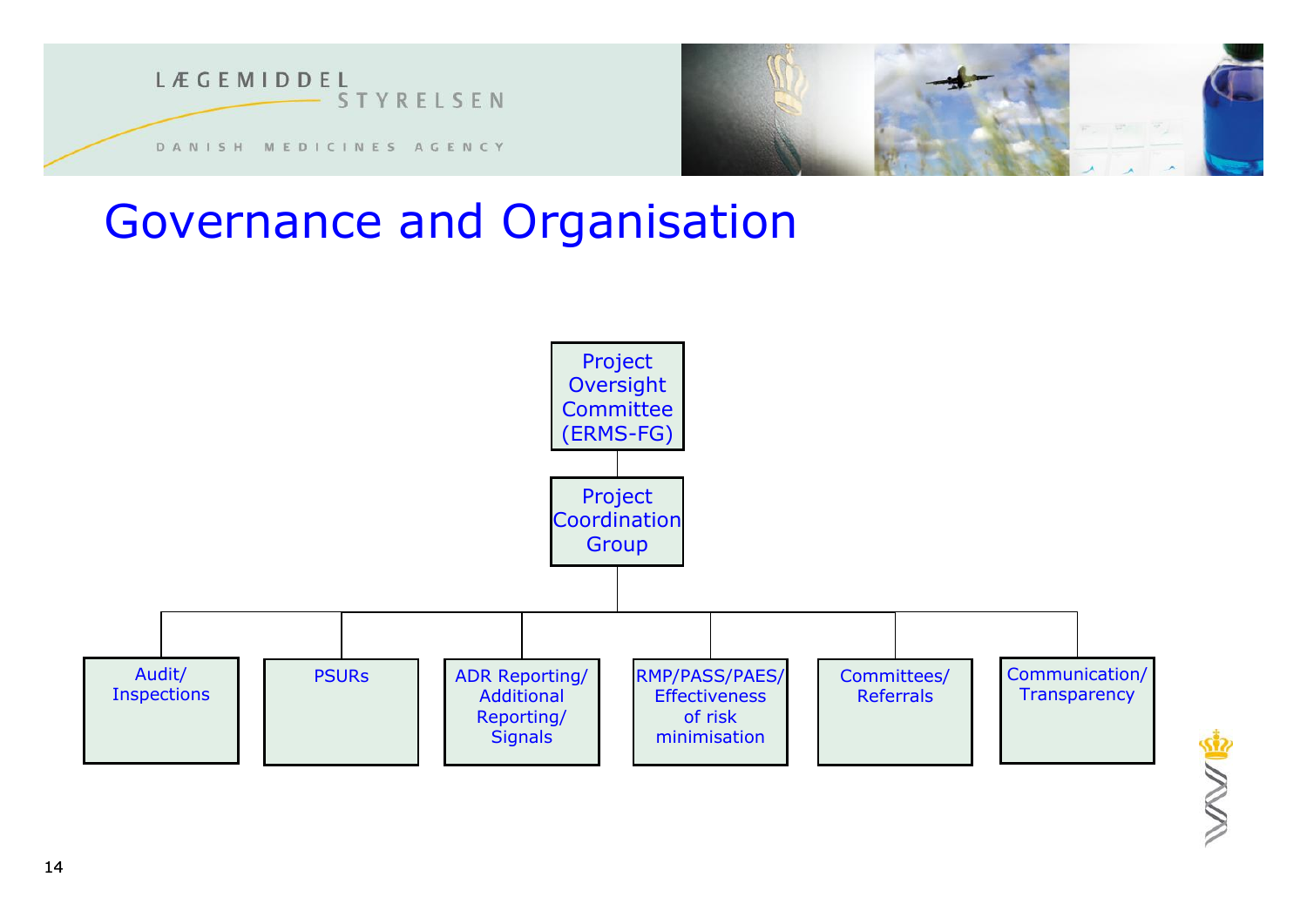

## PRAC membership

#### **Appointed by each Member State:**



- $\bullet$  1 member + 1 alternate
- 27 + EEA countries non voting members



**Appointed by the European Commission following a public call for expressions of interest:**

- 1 patient organisations<sup>1</sup> rep + alternate
- 1 healthcare professionals<sup>1</sup> rep + alternate
- 6 members to ensure relevant expertise available
- <sup>1</sup>*Criteria for involvement in EMA activities*

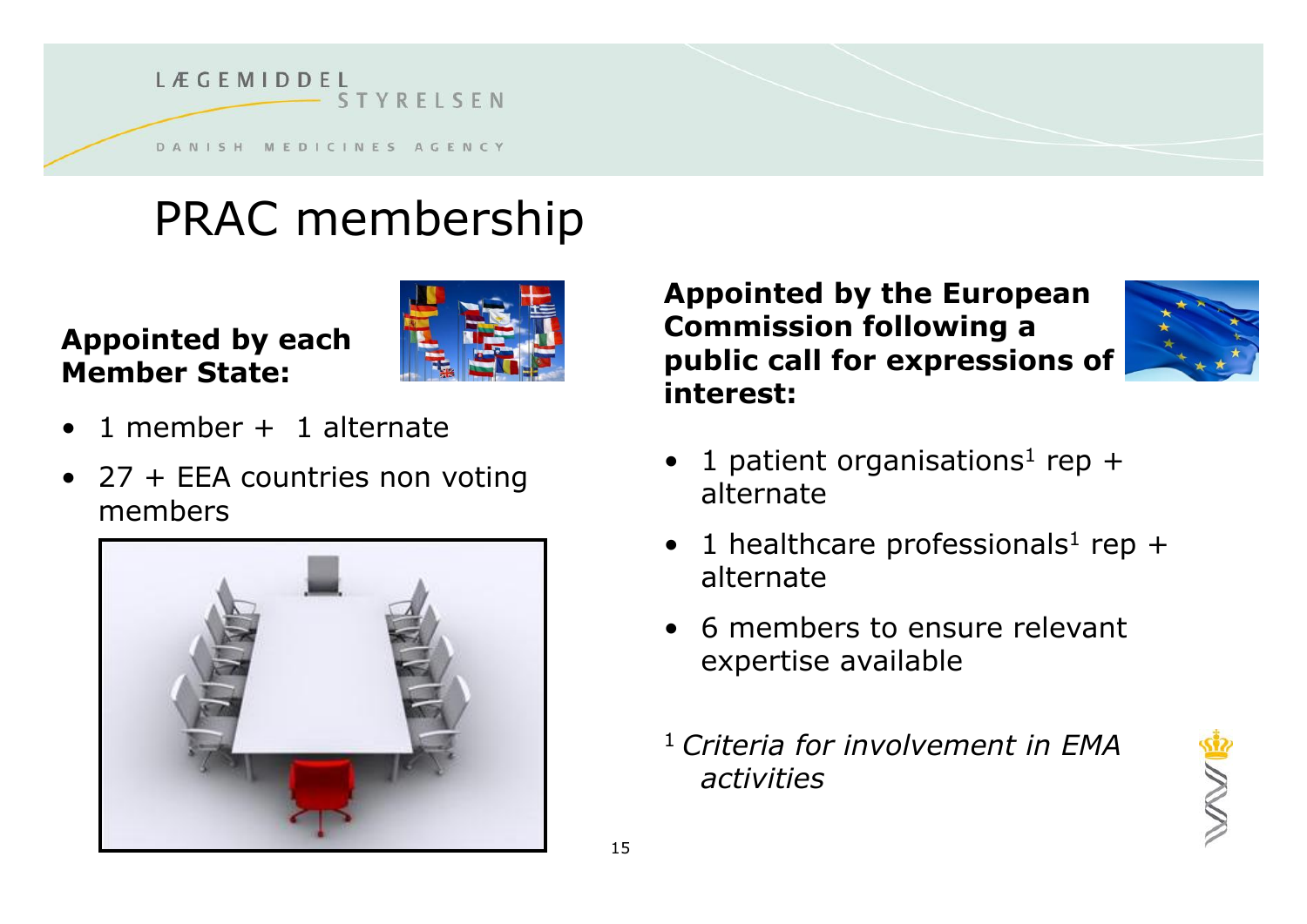

#### PRAC activities and expertise needed



**Pharmacovigilance audit** Design and Evaluation of post authorisation **safety studies**

**Risk assessment** Risk and therapeutic effect assessment



**Risk minimisation** (regulatory action) and analysis of impact of risk minimisation

**Communication** of risk and benefit/risk

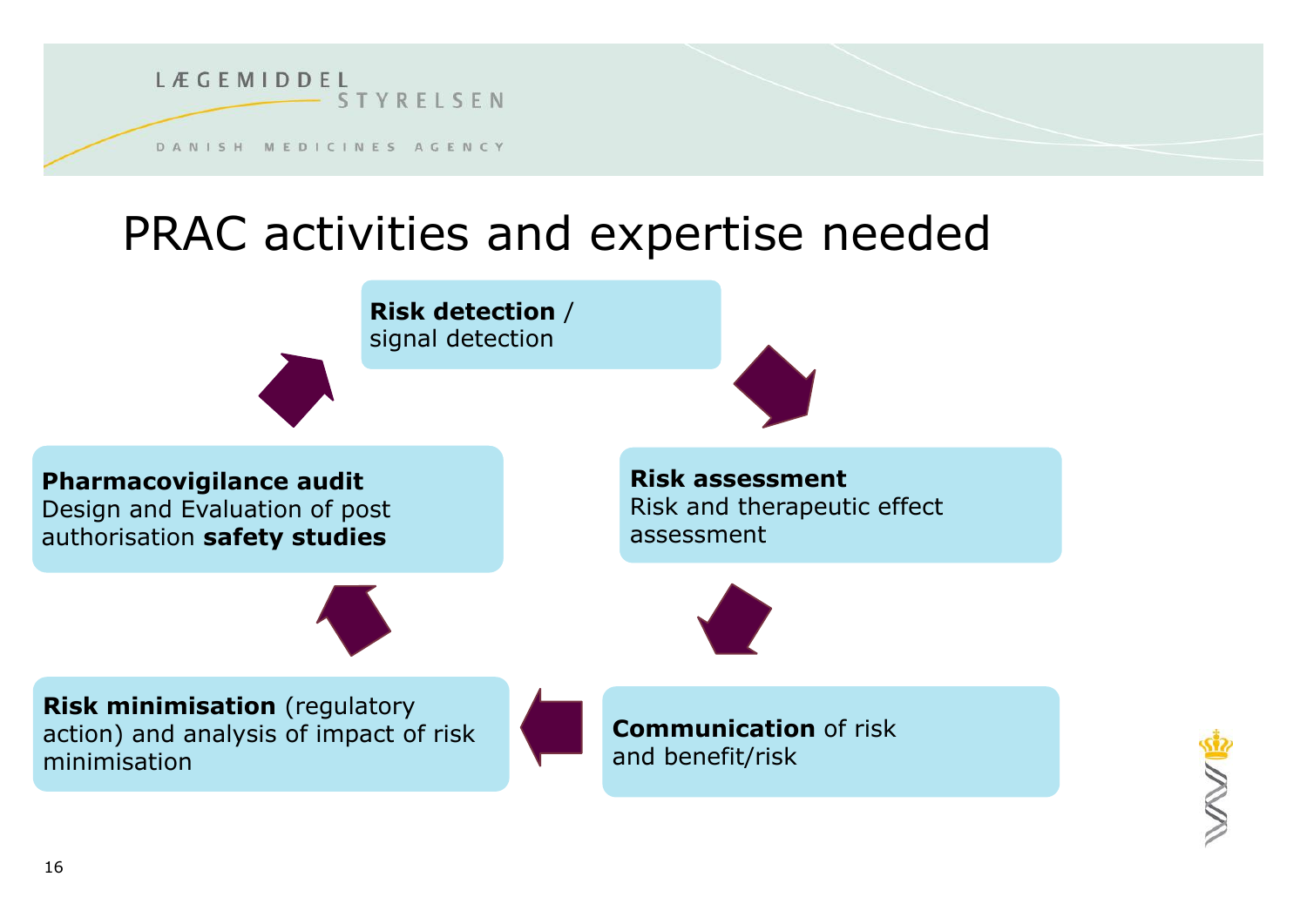

## PRAC and the other Groups/Committees



**European Commission** 

**Member States**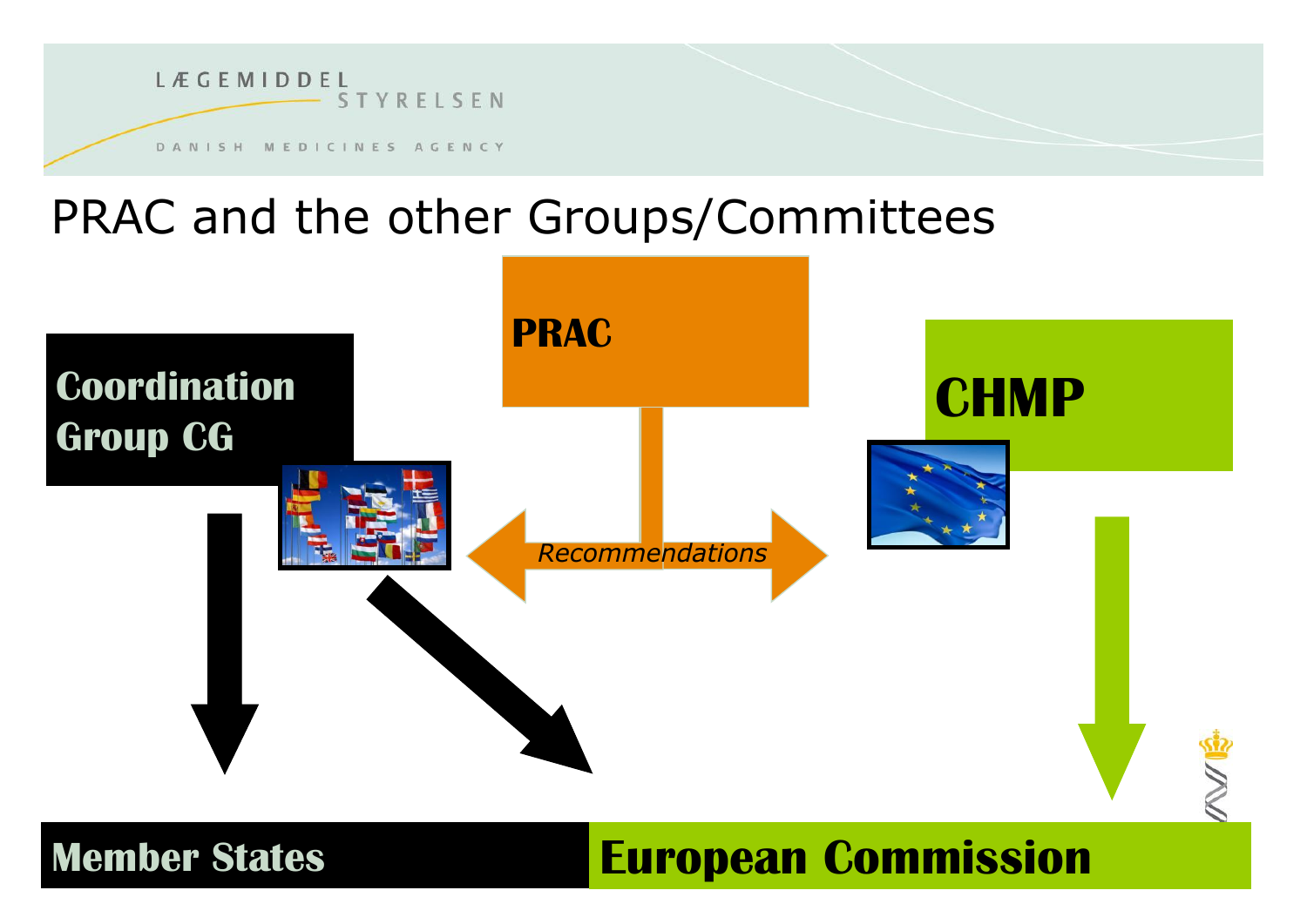

DANISH MEDICINES AGENCY

## PRAC and Transparency

Regulation EU 1235/2010 states that in order to increase transparency as regards as pharmacovigilance issues a European medicines web portal should be created and maintained by the Agency in collaboration with Members States and the Commission

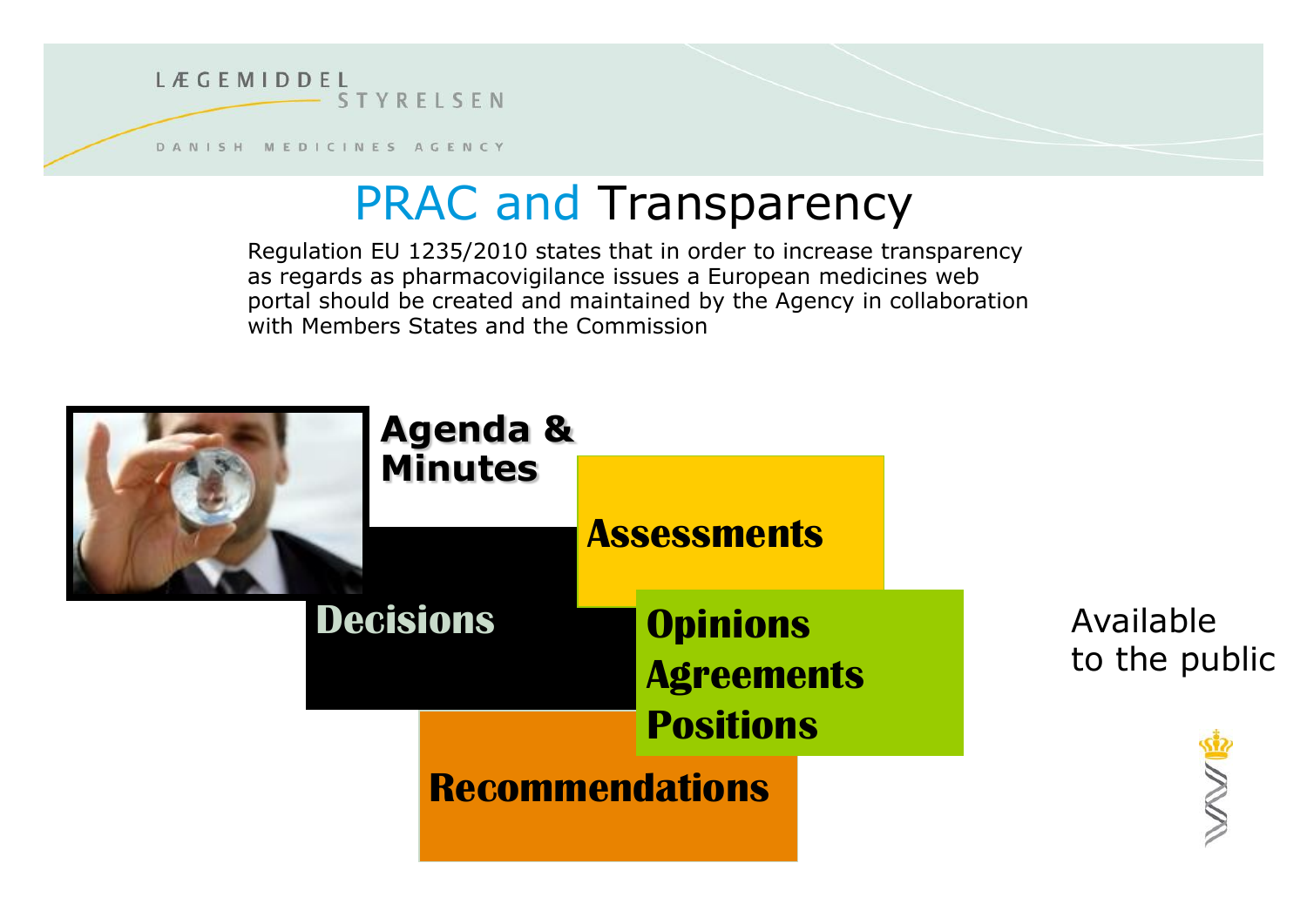



## New transparency tools

- Web portals
- **Coordination of safety announcements**
- **Public hearings**
- **EXECT List of medicinal products subject to additional** monitoring

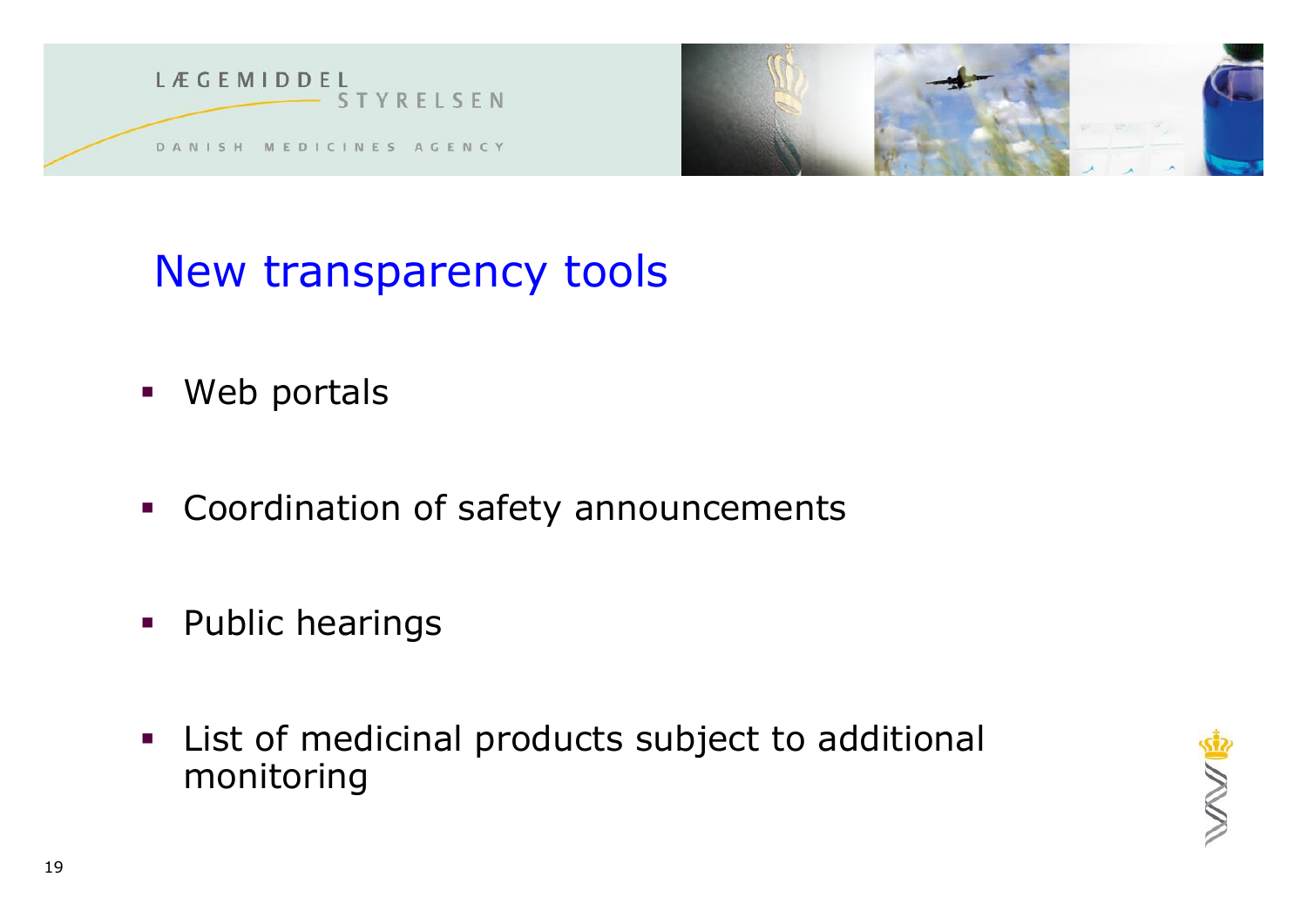



#### European Medicines Web Portal

- To be created and maintained by EMA aiming at increasing transparency; links to national web portals
- **•** Publications examples:
	- List of medicinal products subject to additional monitoring
	- List of literature monitored by EMA for a defined list of active substances
	- Various public assessment reports
	- **Information on initiated safety referrals**

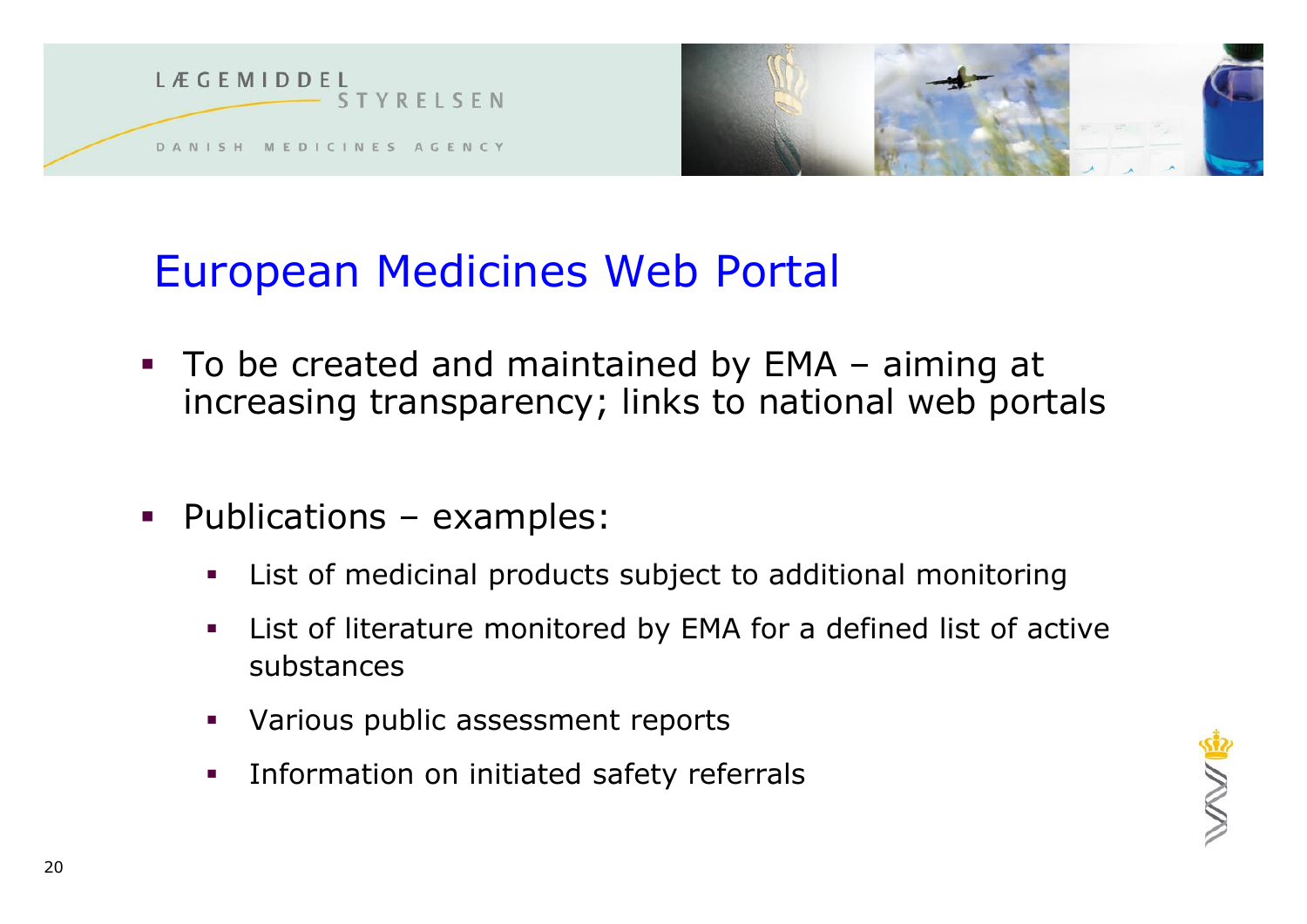



#### Coordination of safety announcements

- **Lack of co-ordination**  $\rightarrow$  **suspicion that regulatory** authorities deliberately hide data
- **EMA has experience with co-ordination of safety** announcements for centrally authorised products and referrals (*early notification* procedure)
- For non-centrally authorised products EMA will coordinate the safety announcements

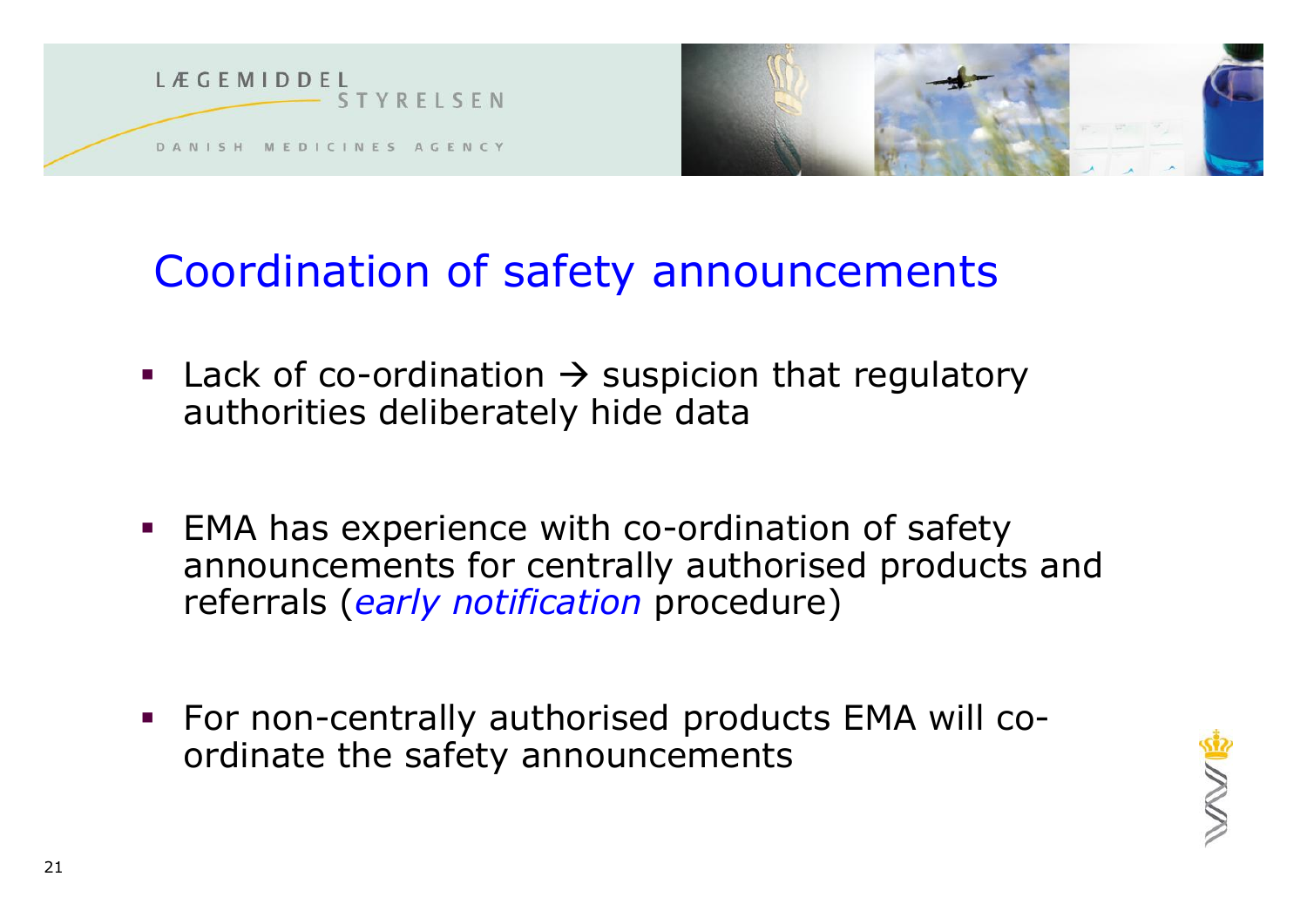

#### List of medicinal products subject to additional monitoring

- **Balance in between pre-mature and unnecessarily** delayed granting of a market authorisation
- New active substances, biological medicinal products incl. biosimilars, medicinal products for pediatric use, biotech. products being the result of a new manufacturing process…
- At request of the regulatory authorities, e.g. for medicinal products subject to required PASS or to conditions or restrictions to safe and effective use specified in the RMP

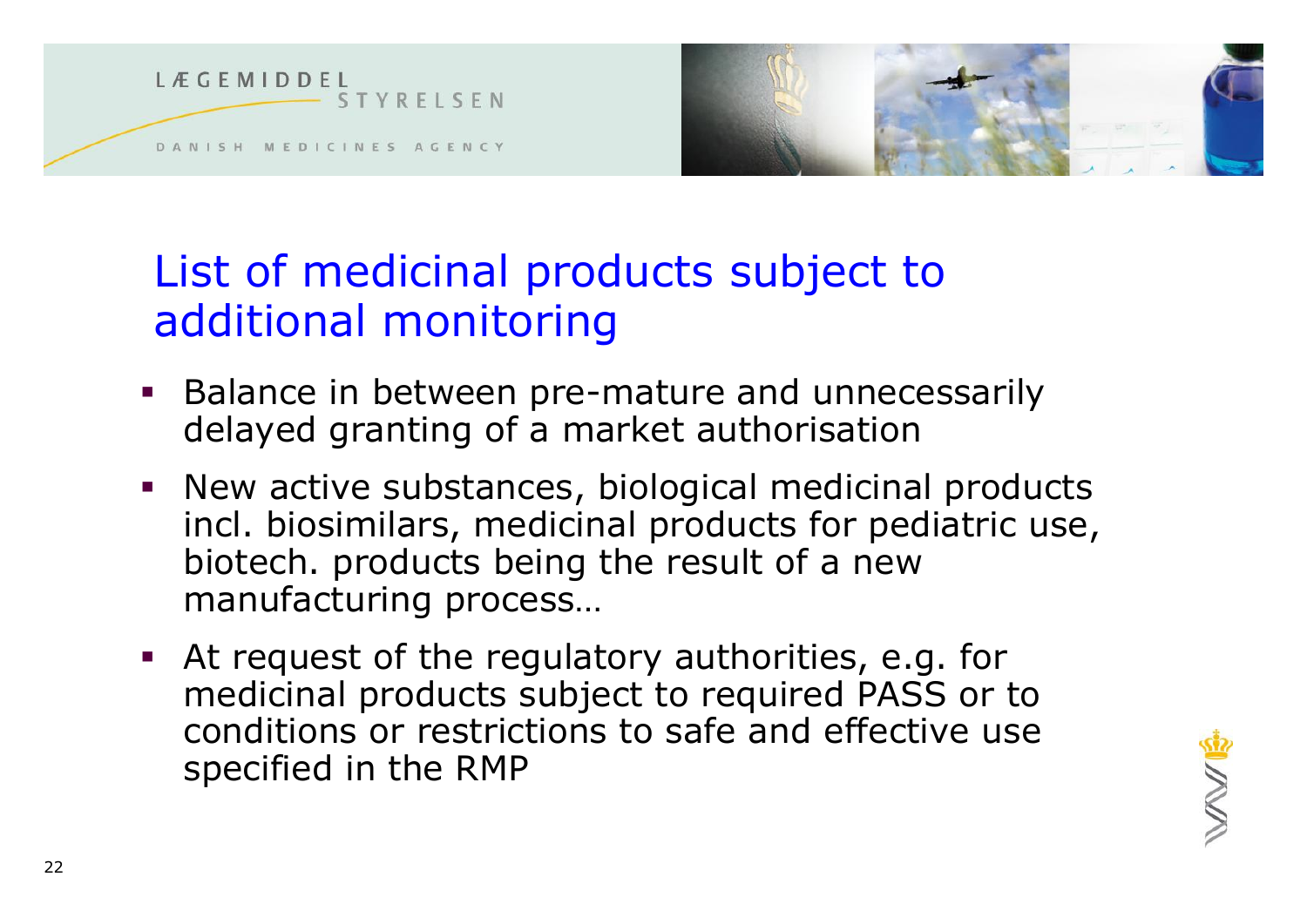

### Literature monitoring by EMA

- Aim to decrease duplicate reporting
- Publication of a defined list of literature for a defined list of substances used in medicinal products for which there are several marketing authorisations

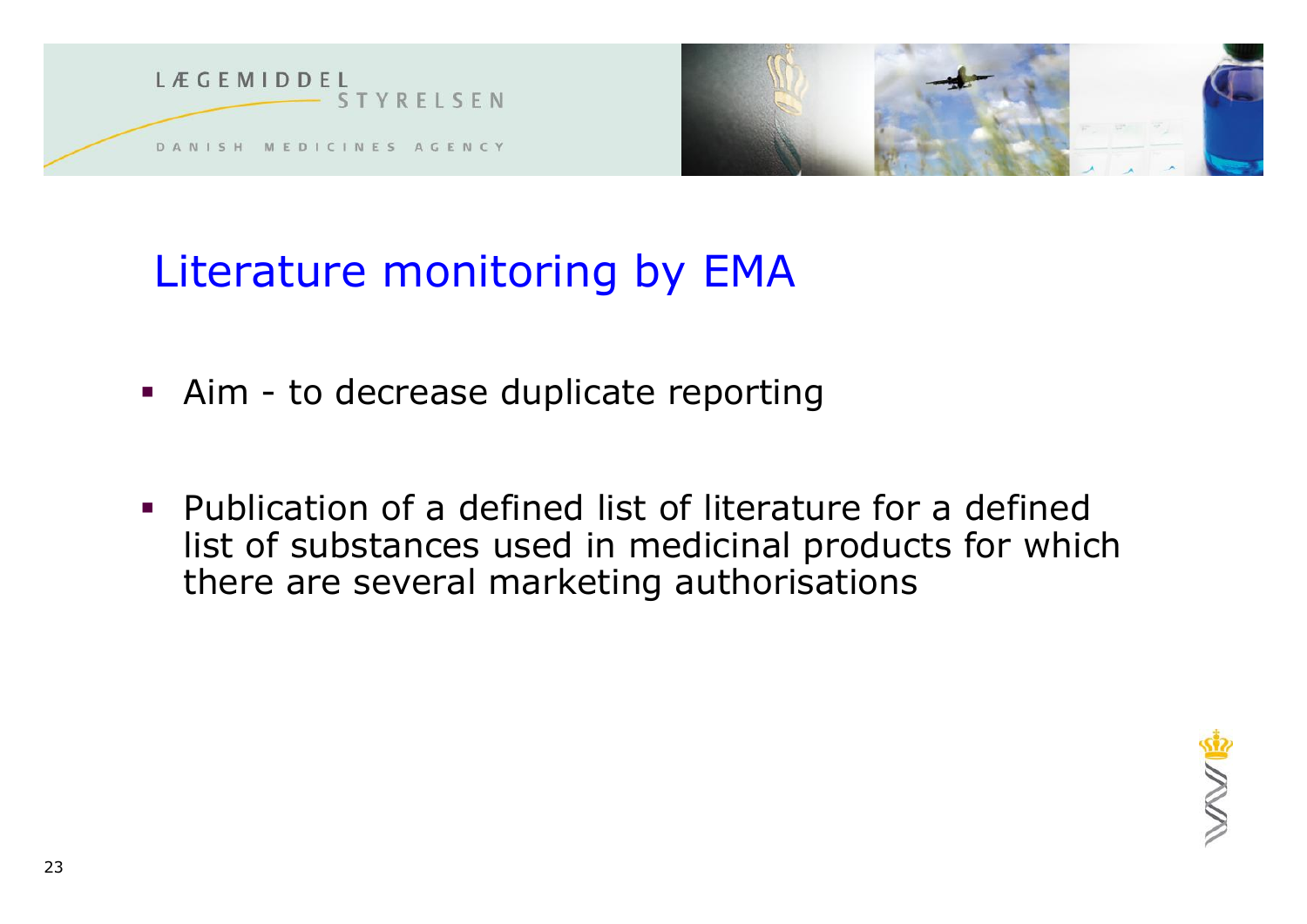



#### New ADR definition

- **Adverse reaction:** 
	- A response to a medicinal product which is noxious and unintended
- Aim:
	- to ensure that the definition not only covers noxious and unintended effects derived from authorised use at normal doses, but also from medication errors and uses outside the authorised SmPC, incl. misuse / abuse

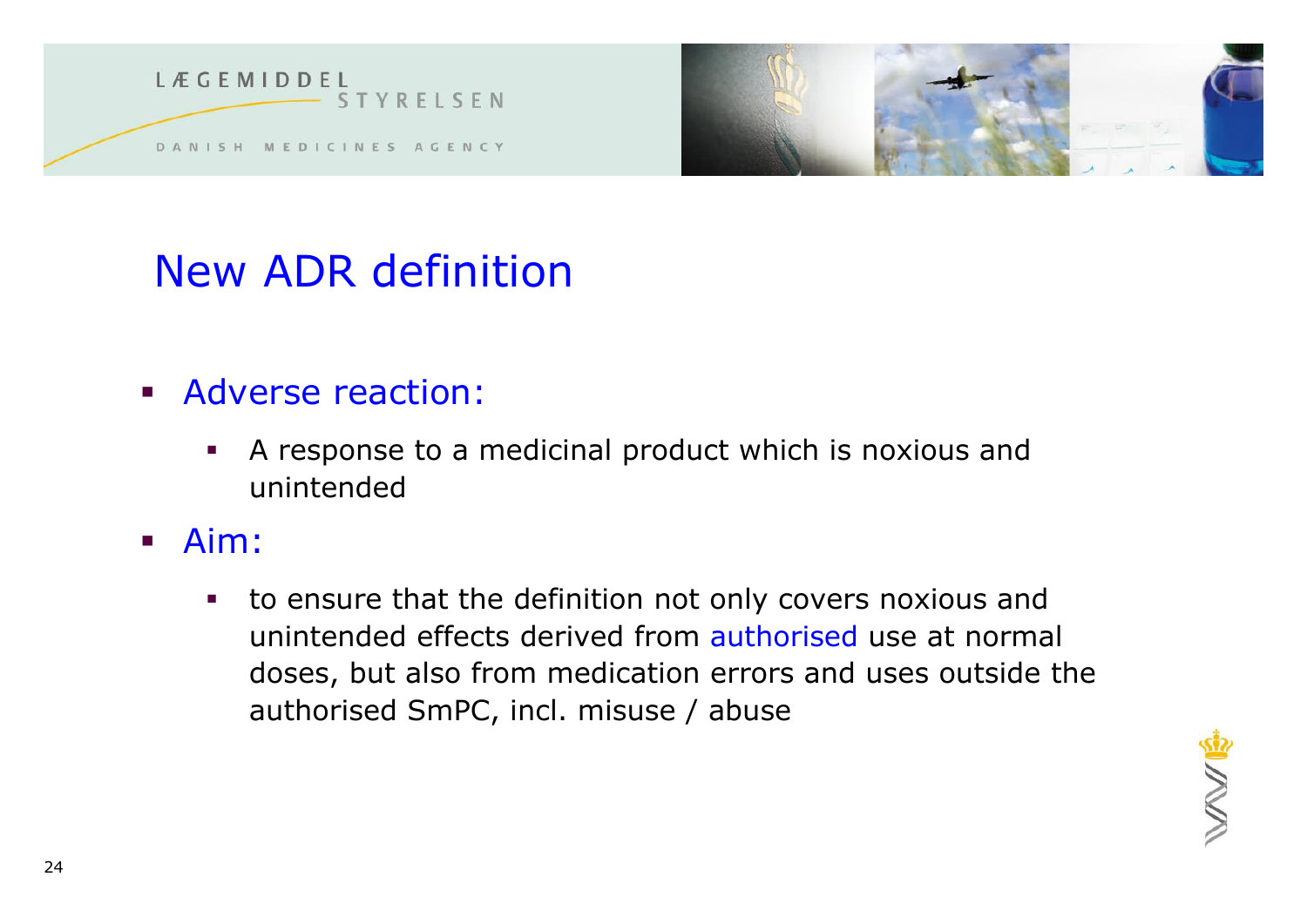



## Patient reporting

- Patients considered to be "well placed" to report
- MSs should encourage patients to report
	- **Provide not only web-based reporting forms, but also provide** other means by which patients can report
	- **Involve patient & HCP organisations as appropriate**

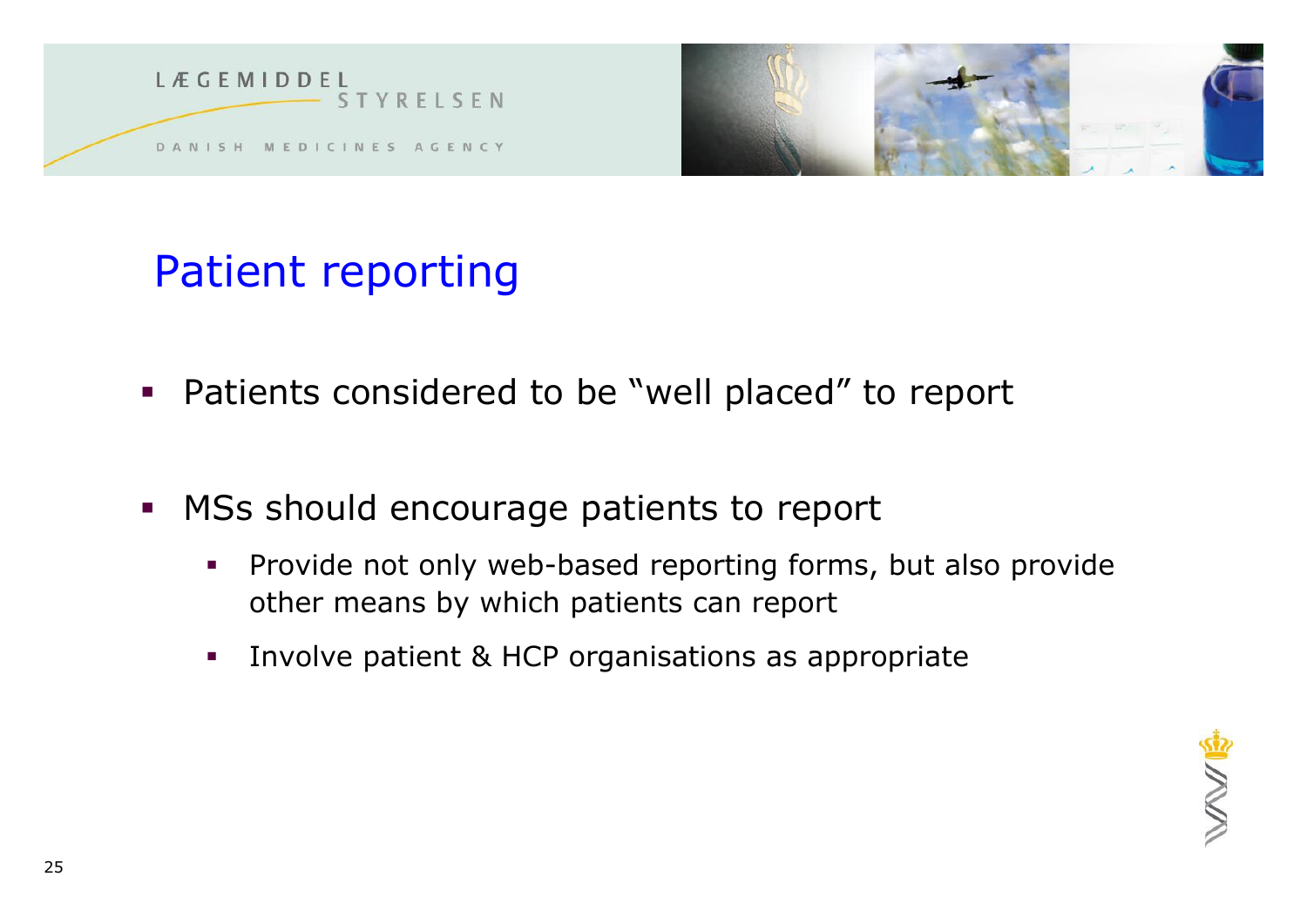



## **Eudravigilance**

- **Single point of receipt of ICSRs** 
	- **MAHs report directly**
	- MSs forward ICSRs received at national level incl. consumer reports
- Accessible to MSs, EMA and Commission + to MAH and the public "*to an appropriate extent*"
- Need to consider examples:
	- Quality assurance at entry
	- Signal management

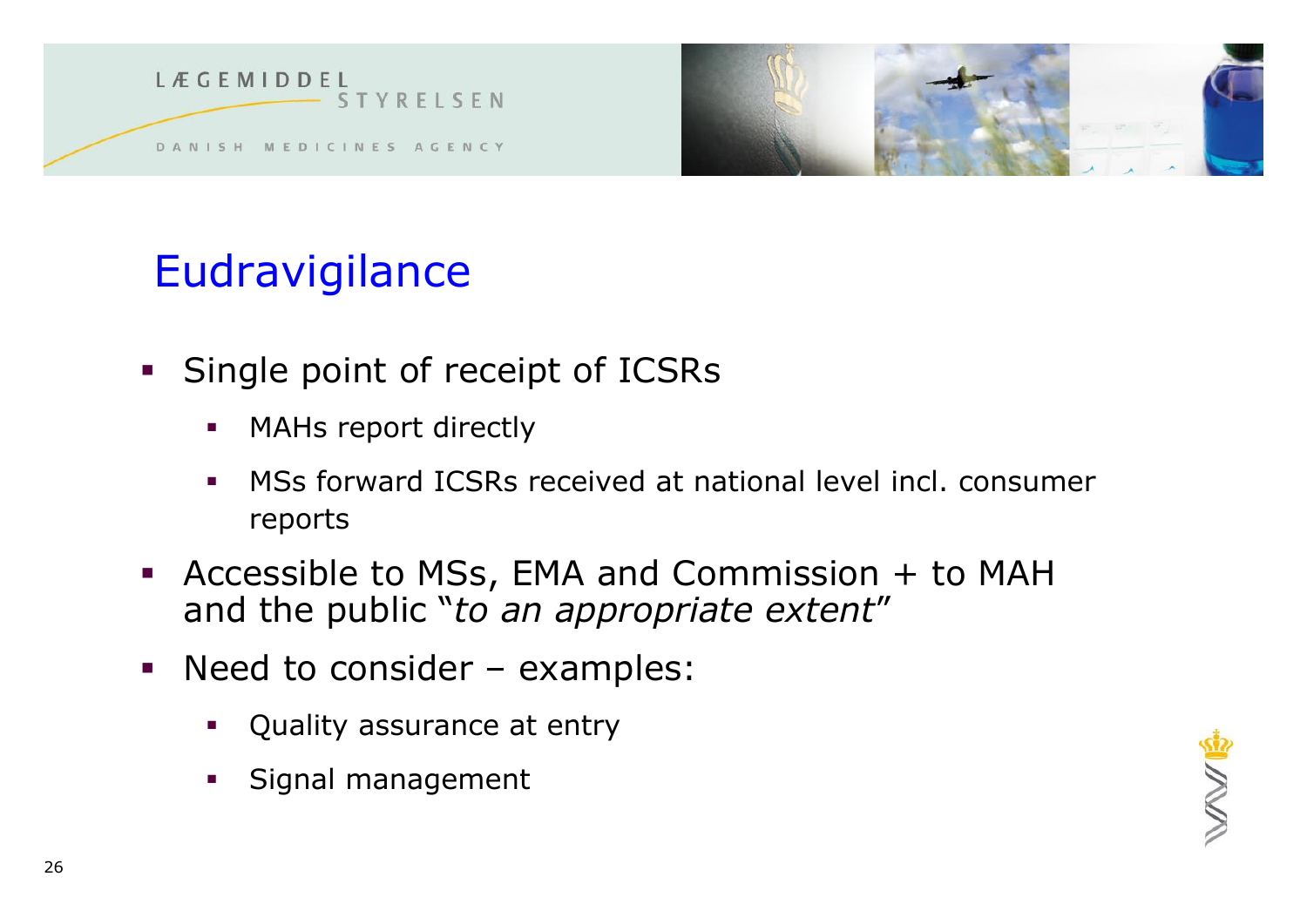

#### Periodic Safety Update Reports

- **Information on all ICSRs reported from all countries** where the medicinal product is marketed,  $+$  patient exposure figures, data on studies, regulatory actions…
- To be submitted by the MAH at regular intervals
- Assessed by EU member states on workshare basis
- **Hitherto a risk evaluation tool**
- Key changes of structure:
- **Benefit Evaluation**
- Integrated benefit/risk analysis for approved indications – method???

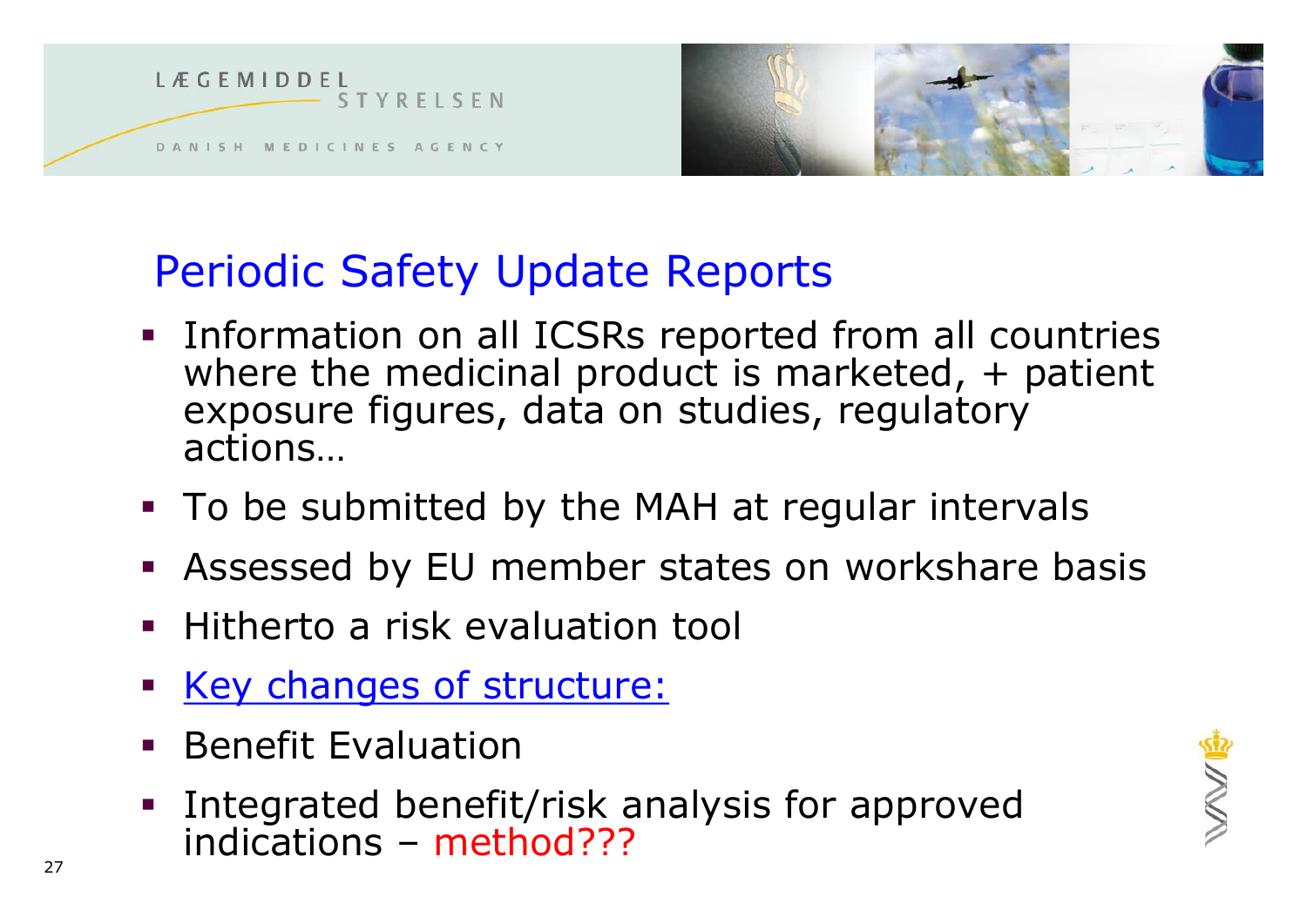

## Risk Management Plan (1)

- **Format and content: Seven parts** 
	- Part I Product(s) overview
	- Part II Safety specification
		- Module 1 Epidemiology of indications and target populations
		- Module II Non-clinical
		- $\blacksquare$  Module III Clinical trial exposure
		- **Module IV Populations not studied in clinical trials**
		- $\blacksquare$  Module V Post-authorisation experience
		- $\blacksquare$  Module VI Identified and potential risks
		- **•** Module VII Additional EU requirements for the safety specification
		- **Module VIII Summary of the safety concerns**

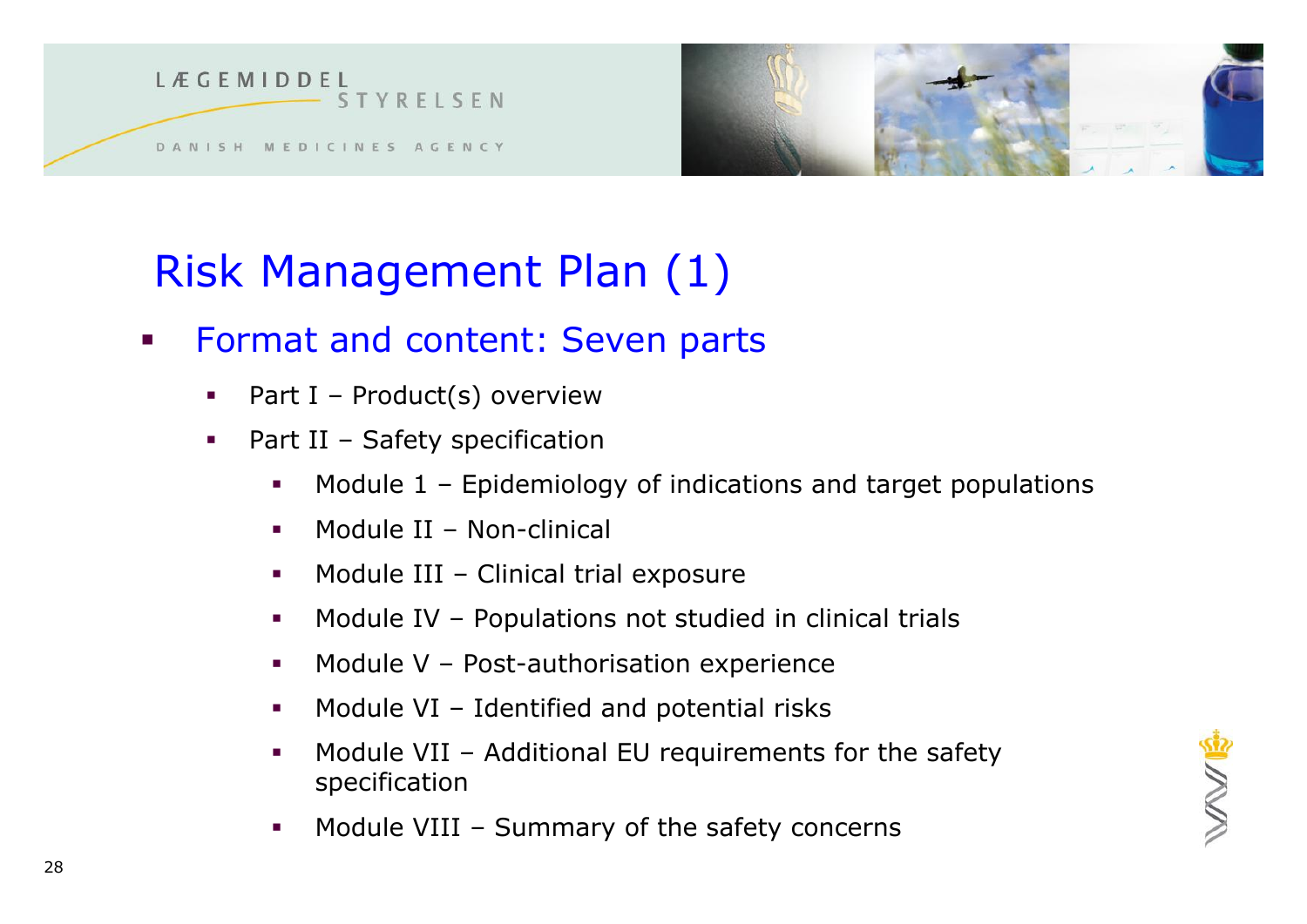

## Risk Management Plan (2)

- Format and content cont...
	- Part III Pharmacovigilance Plan
	- Part IV Plans for studies on effectiveness and longterm efficacy
	- Part V Risk Minimization Measures
	- Part VI Summary of the RMP
		- **Shall be published**
		- **Shall include key elements of the RMP addressing** important potential and identified risks and missing information + a summary of risk minimization measures
- 

Part VII - Annexes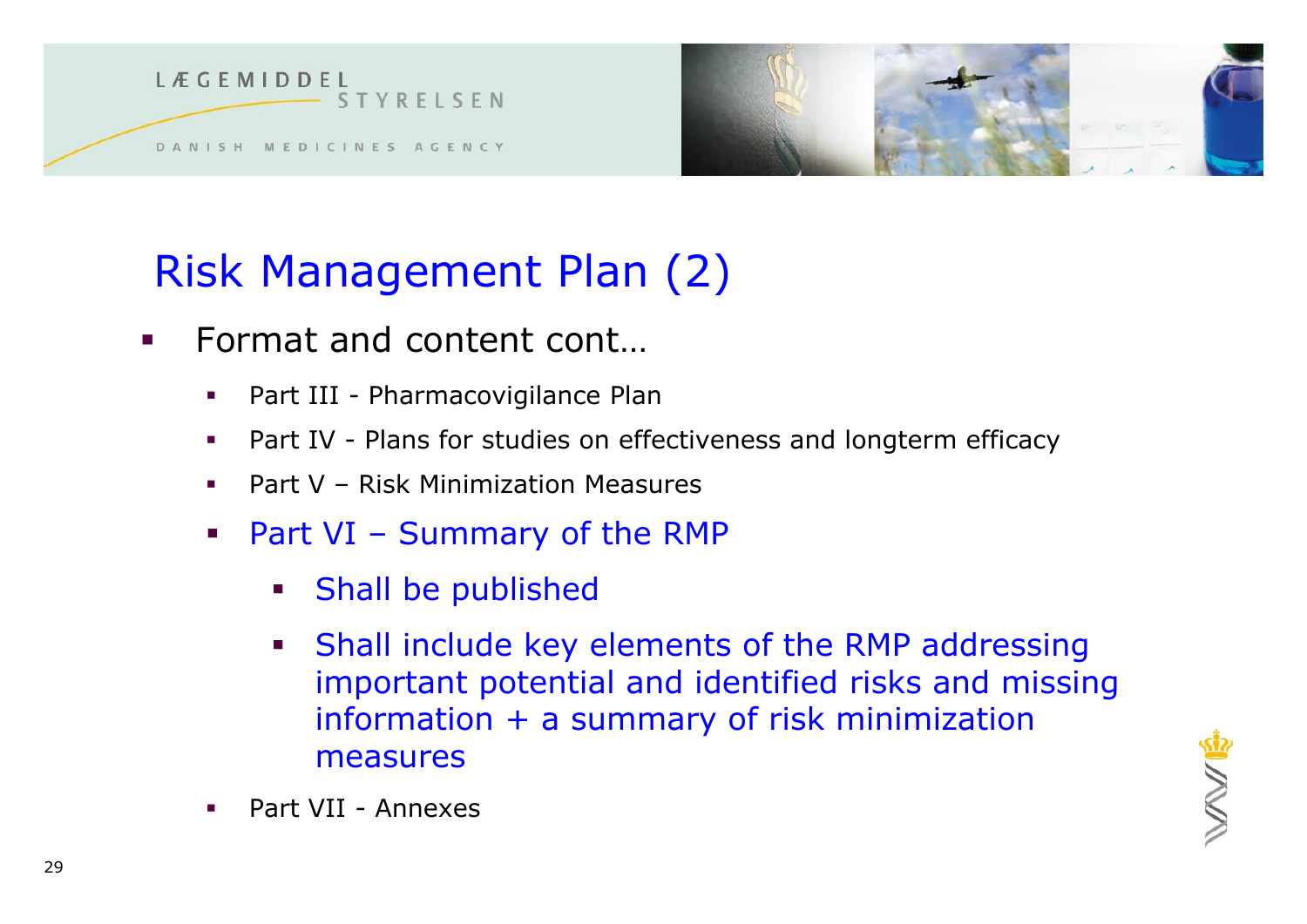

## PASS and PAES

- **PASS** Any study with an authorised medicinal product conducted with the aim of
	- identifying, characterising or quantifying a safety hazard
	- confirming the safety profile of the medicinal product or
	- measuring the effectiveness of risk management measures
- Strengthened legal basis for request, clear rules for supervision
- PAES Delegated act specifying criteria for PAES awaited from EC
- **Efficacy concern?** 
	- if there are indications that previous efficacy evaluations could be significantly changed

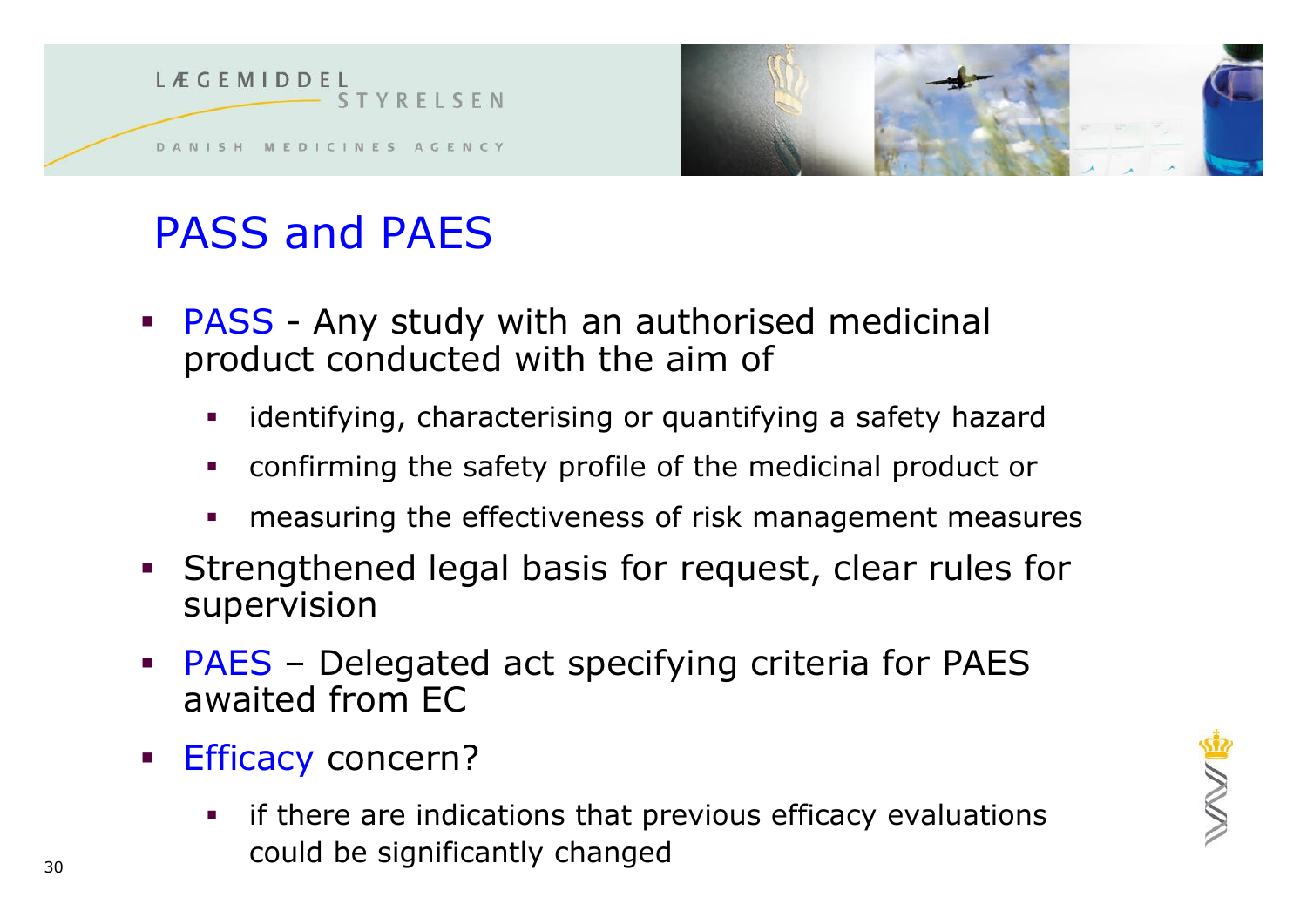

## EU network opportunities

- **Knowledgesharing** 
	- **•** Decisions of high scientific quality
	- **Harmonization best practice**
- **·** Worksharing
	- **Appropriate use of ressources**
- **Coordination** 
	- Same recommendation simultaneously across EU countries

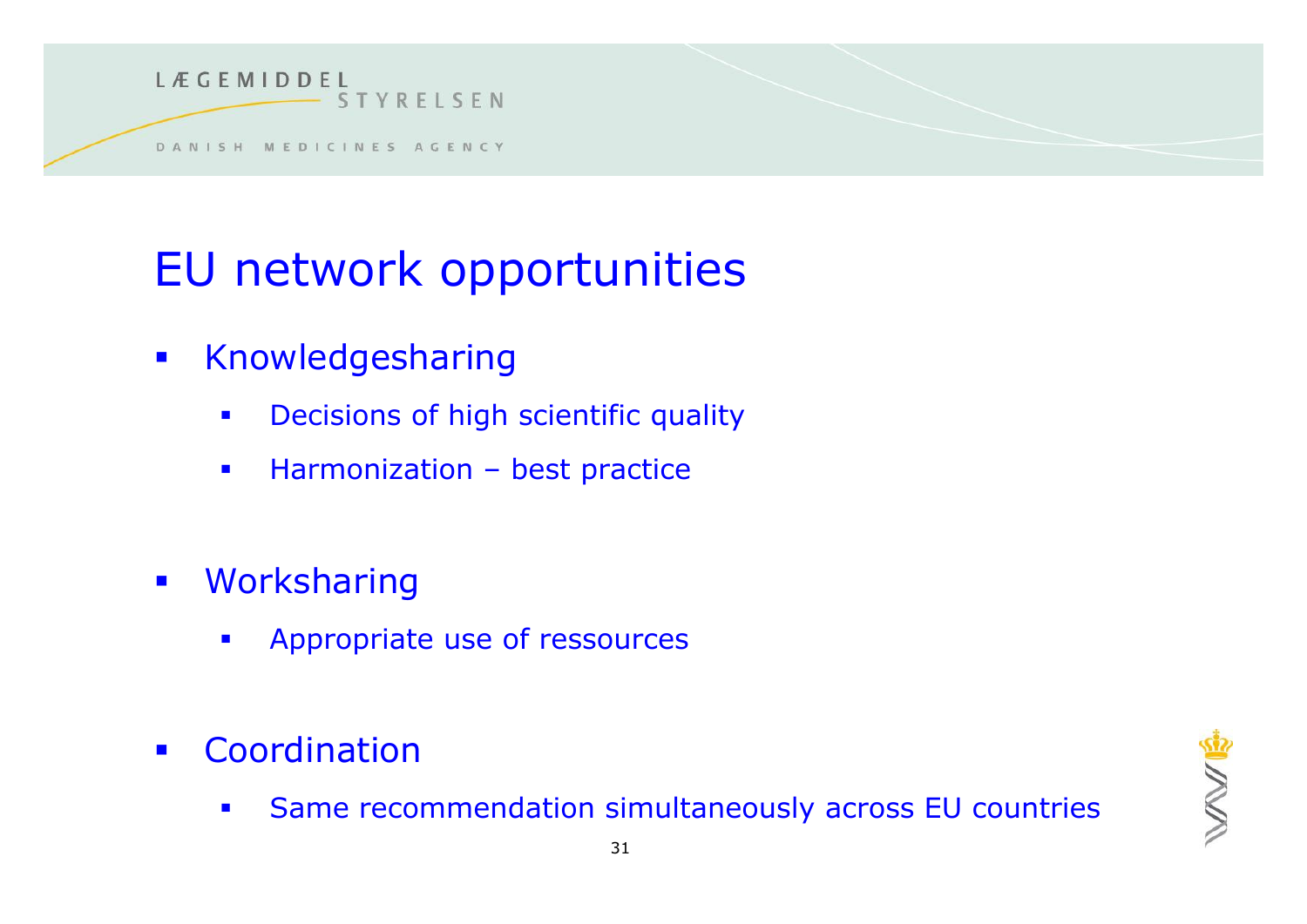



#### New legislation – Major achievements

- Clarification of roles and responsibilities of various stakeholders
- New paradigm decision-making based on cumulative international data
- **Strengthening of the risk-adjusted approach**
- Improvement of transparency and communication
- **Reduction of duplication of work**
- **Strengthening and clarification of procedures in** relation to the use of PASS and of RMP
- **Involvement of patients**